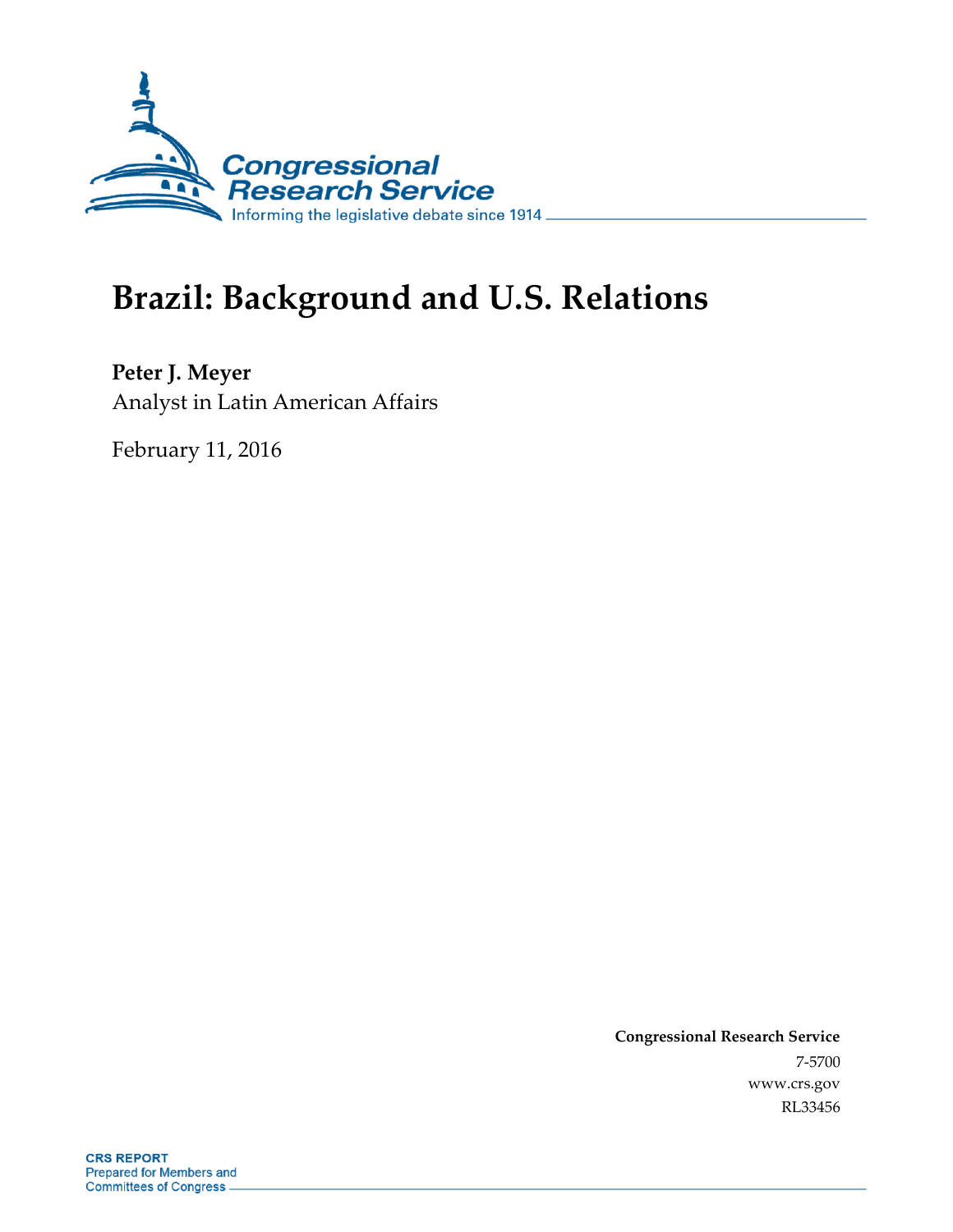## **Summary**

The United States traditionally has enjoyed robust economic and political relations with Brazil, which is the fifth most populous country and ninth-largest economy in the world. Brazil is recognized by the Obama Administration as a "major global player" and an "indispensable partner" on issues ranging from international development to climate change. Administration officials have often highlighted Brazil's status as a multicultural democracy, referring to the country as a natural partner that shares values and goals with the United States. Bilateral ties have been strained from time to time as the countries' occasionally divergent national interests and independent foreign policies have led to disagreements. U.S.-Brazilian relations were particularly strained following revelations in 2013 of alleged National Security Agency (NSA) activities inside Brazil. Cooperation has improved over the past year and a half, however, culminating in a June 2015 presidential meeting at the White House. Brazil and the United States are currently working together to address an outbreak of the Zika virus in Brazil and other Western Hemisphere nations. Other ongoing areas of engagement include trade, energy, security, racial equality, and the environment.

#### **Domestic Situation**

After narrowly winning a second-round runoff election in October 2014, President Dilma Rousseff of the center-left Workers Party was inaugurated to a second four-year term on January 1, 2015. Economic conditions in Brazil have deteriorated significantly in recent years, and Rousseff is now struggling to keep her campaign promises to protect social welfare programs and maintain low unemployment while simultaneously implementing austerity measures that many economists argue are necessary to attract investment and ultimately boost growth. Although international investors have advocated for a more rapid economic adjustment, much of Rousseff's political base is opposed to the policy shift. The economy contracted by an estimated 3.8% in 2015 and is expected to contract by 3.5% this year.

Brazil's deep economic recession has weakened Rousseff's political standing, which was already fragile as a result of a major corruption scandal that has implicated numerous officials in the governing coalition. In December 2015, 11% of Brazilians approved of Rousseff's job performance while 65% disapproved. Some nominally allied legislators have distanced themselves from Rousseff, opposing her administration's austerity measures and other key portions of her policy agenda. Moreover, the president of Brazil's Chamber of Deputies has initiated impeachment proceedings against the president.

#### **Legislative Developments**

The  $114<sup>th</sup>$  Congress has approved two legislative measures that will influence U.S.-Brazil relations. As part of the Trade Preferences Extension Act of 2015 (P.L. 114-27), Congress renewed the Generalized System of Preferences (GSP) program, which provides non-reciprocal, duty-free tariff treatment to certain products imported from Brazil and other designated developing countries. In the Consolidated Appropriations Act, 2016 (P.L. 114-113), Congress authorized reforms to the International Monetary Fund (IMF) that had been pending since 2010 and will provide greater voting power to Brazil and other emerging economies. The act also provided foreign assistance for Brazil, including \$10.5 million to support conservation programs in the Brazilian Amazon. Two other bills introduced in 2015 are designed to pressure Brazil to amend its constitution to allow the extradition of Brazilian nationals; H.R. 2784 would suspend foreign assistance to Brazil, and H.R. 2785 would suspend the issuance of visas to Brazilian nationals, until it changes its extradition policies.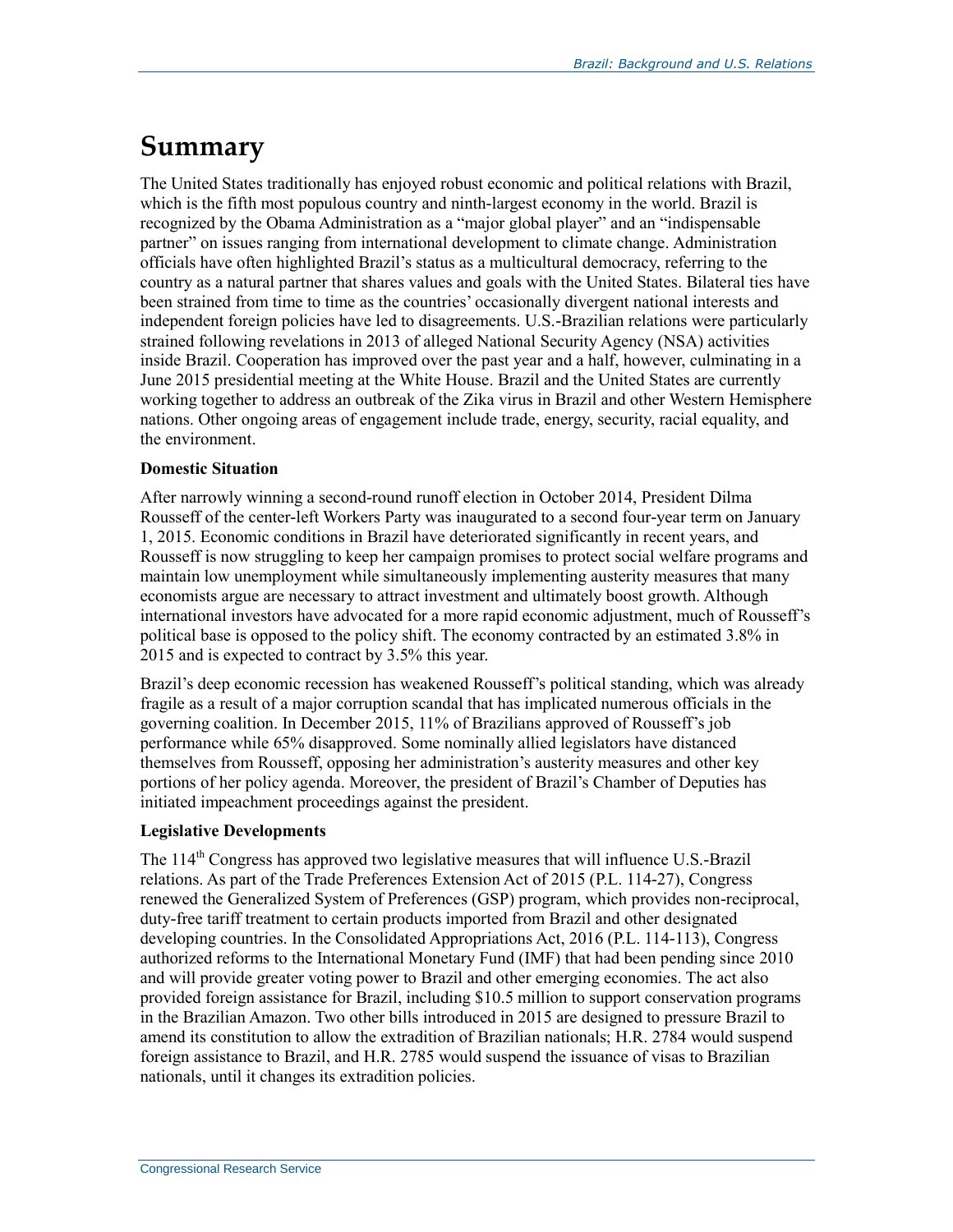## **Contents**

## Figures

## **Tables**

|--|--|

## Contacts

|--|--|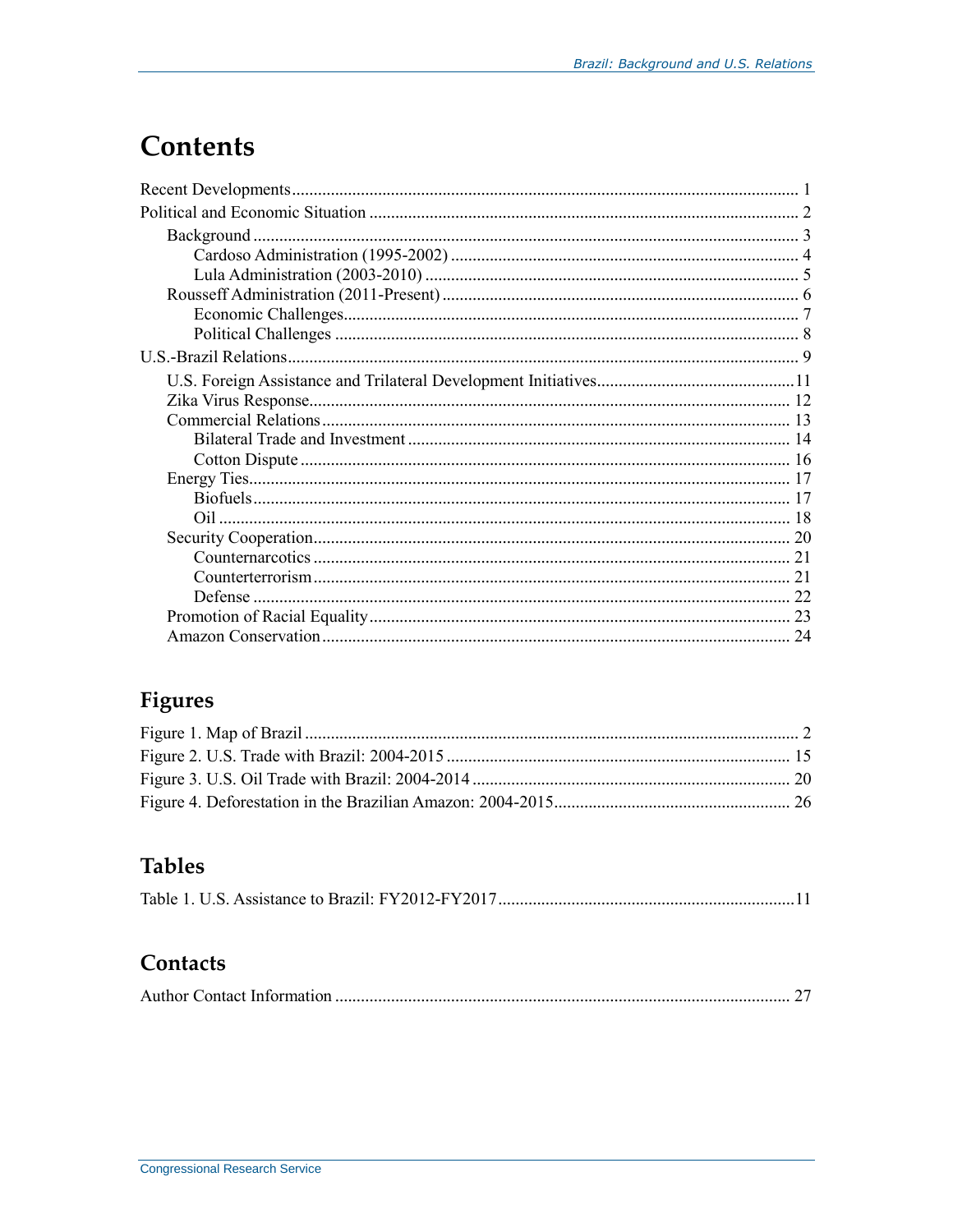## **Recent Developments**

- On February 9, 2016, the Obama Administration released its FY2017 budget request. According to the initial release, the Administration is requesting at least \$925,000 in foreign aid for Brazil next year (see ["U.S. Foreign Assistance](#page-13-0) and [Trilateral Development Initiatives"](#page-13-0)).
- On January 19, 2016, the International Monetary Fund (IMF) published an updated *World Economic Outlook* that revised down its forecast for the Brazilian economy*.* The report estimated that the Brazilian economy contracted by 3.8% in 2015 and forecasted an economic contraction of 3.5% for Brazil in 2016 (see ["Economic Challenges"](#page-9-0)).
- On December 18, 2015, President Obama signed into law the Consolidated Appropriations Act, 2016 (P.L. 114-113). Among other provisions, the act authorized reforms to the IMF that had been pending since 2010 and will provide greater voting power to Brazil and other emerging economies. It also provided foreign assistance for Brazil, including \$10.5 million to support conservation programs in the Brazilian Amazon (see ["Amazon Conservation"](#page-26-0)).
- On December 2, 2015, Brazilian Chamber of Deputies President Eduardo Cunha initiated impeachment proceedings against President Rousseff for allegedly violating the country's fiscal responsibility law (see ["Political Challenges"](#page-10-0)).
- On November 11, 2015, Brazil's Ministry of Health declared a "public health" emergency of national importance" in response to a sharp increase in the number of infants born with microcephaly, a birth defect that may accompany significant, permanent brain damage. The increase is suspected, but not yet confirmed, to be linked to the emergence of Zika virus in Brazil (see "Zika [Virus Response"](#page-14-0)).
- On June 30, 2015, President Rousseff met with President Obama at the White House. While the meeting produced few major policy announcements, it demonstrated both countries' willingness to move beyond a difficult period in bilateral relations in the aftermath of disclosures about National Security Agency (NSA) activities in Brazil (see ["U.S.-Brazil Relations"](#page-11-0)).
- On June 29, 2015, President Obama signed into law the Trade Preferences Extension Act of 2015 (P.L. 114-27), which extended the Generalized System of Preferences (GSP) program through 2017. GSP provides nonreciprocal, duty-free tariff treatment to certain products imported from Brazil and other designated developing countries. Authorization for the program had previously expired on July 31, 2013 (see ["Bilateral Trade and Investment"](#page-16-0)).
- On June 25, 2015, the Brazilian Congress approved two bilateral defense cooperation agreements with the United States that had been pending since 2010 (see ["Defense"](#page-24-0)).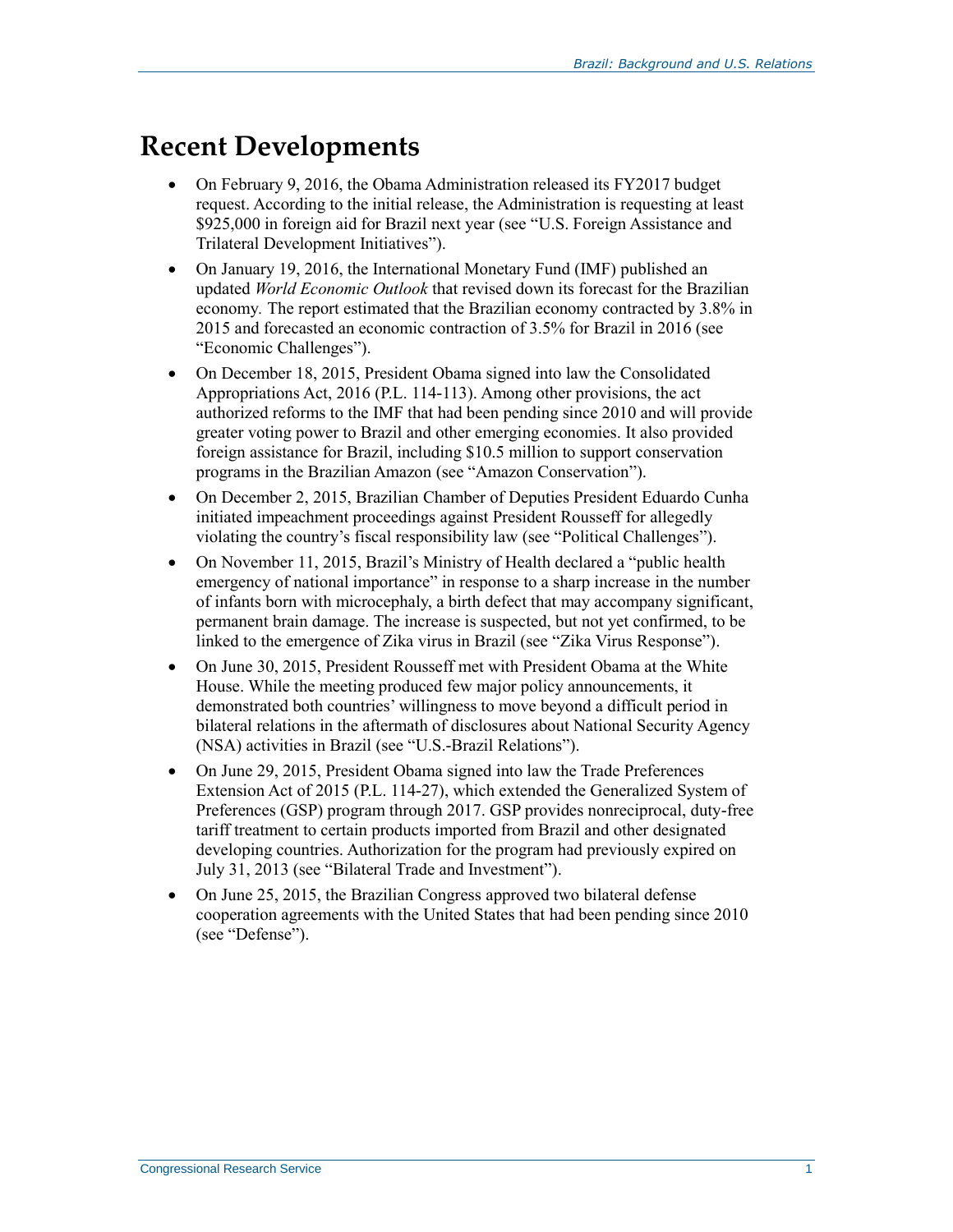

**Source:** Map Resources. Adapted by CRS Graphics.

## **Political and Economic Situation**

President Dilma Rousseff of the center-left<sup>1</sup> Workers Party (*Partido dos Trabalhadores*, PT) first assumed office in January 2011. Her predecessors, Presidents Fernando Henrique Cardoso (1995-

 $1$  The PT was founded as a leftist party, but it moved toward the ideological center upon taking office in 2002. Timothy J. Power and Cesar Zucco Jr., "Estimating Ideology of Brazilian Legislative Parties, 1990-2005," *Latin American Research Review*, vol. 44, no. 1, 2009.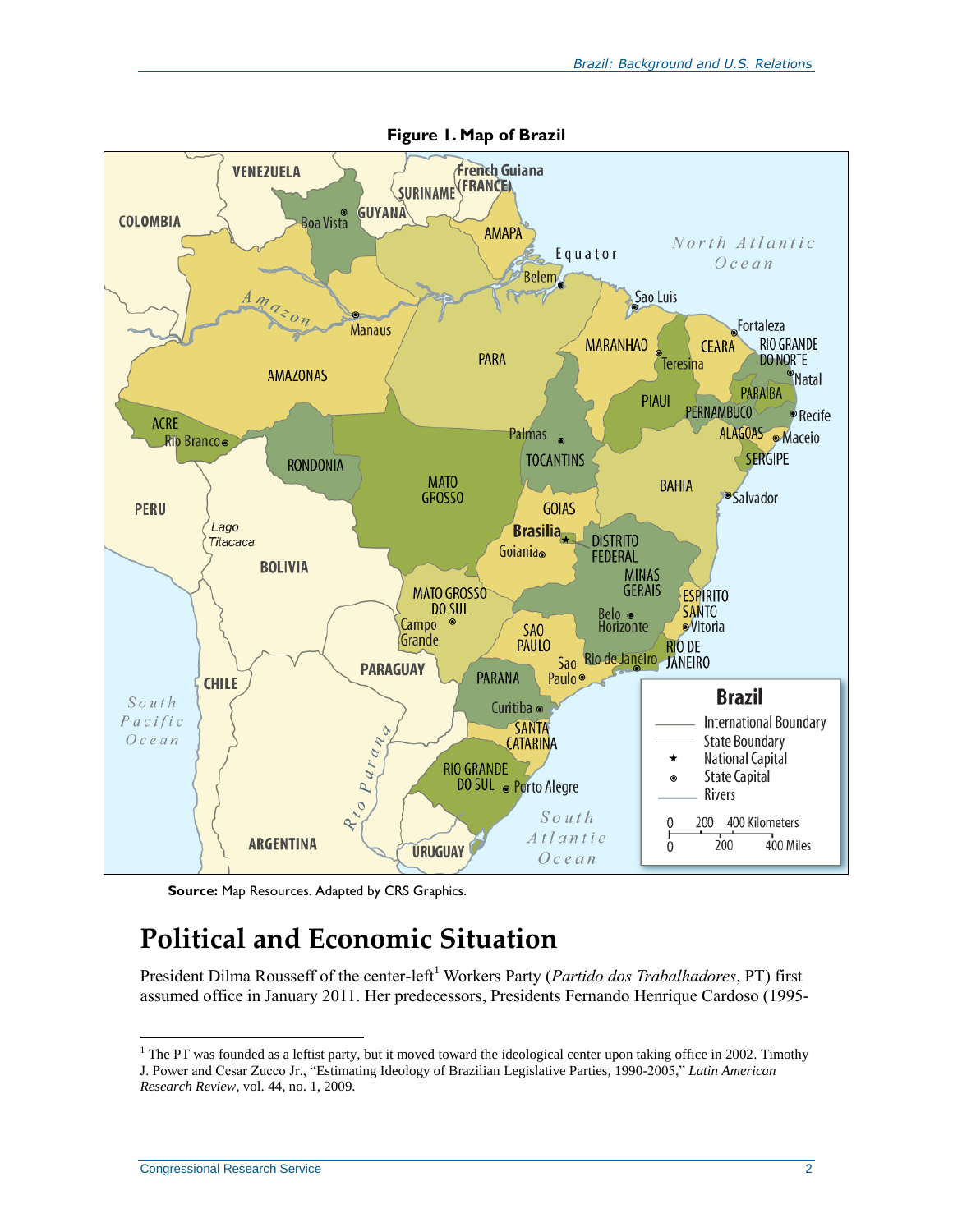2002) and Luis Inácio Lula da Silva (2003-2010), made notable progress in consolidating democratic governance, stabilizing the economy, and reducing the country's vast social disparities. Brazil also benefitted from favorable international economic conditions in the decade prior to her election, which, combined with the policies of her predecessors, facilitated stronger economic growth. Economic conditions began to deteriorate early in Rousseff's term, however, and her administration struggled throughout her first four years in office to address weak growth and popular discontent. Nevertheless, Rousseff was narrowly reelected.

Now over a year into her second term, Rousseff is struggling to keep her campaign promises to protect social welfare programs and maintain low unemployment while simultaneously implementing austerity measures that many economists maintain are necessary to turn around Brazil's economy. Rousseff's political standing has weakened significantly as the economy has contracted and revelations about a major corruption scandal have come to light. Her public approval rating has drastically declined, and she has lost the support of many nominally allied legislators, some of whom have joined with the political opposition to initiate impeachment proceedings against her.

#### **Brazil at a Glance**

**Leadership:** President Dilma Rousseff (PT), Vice President Michel Temer (PMDB), Senate President Renan Calheiros (PMDB), Chamber of Deputies President Eduardo Cunha (PMDB)

Land Area: 3.3 million square miles (slightly smaller than the United States)

**Population:** 204.5 million (2015 est.)

**Race/Ethnicity:** White—47.7%, Mixed Race—43.1%, Black—7.6%, Asian—1.1%, Indigenous—0.4% (Selfidentification, 2010)

**Religion:** Catholic—65%, Evangelical Christian—22%, None—8%, Other—4% (2010)

**Official Language:** Portuguese

**Gross Domestic Product (GDP):** \$1.8 trillion (2015 est.)

**GDP per Capita:** \$8,802 (2015 est.)

**Top Exports:** soybeans, iron ore, oil, meat, and machinery (2015)

Life Expectancy at Birth: 76 years (2015)

**Adult Literacy Rate:** 92.6% (2015)

**Poverty Rate:** 18% (2013)

**Extreme Poverty Rate:** 5.9% (2013)

**Sources:** Area, population, race/ethnicity, and religion statistics from the *Instituto Brasileiro de Geografia e Estatística* (IBGE); GDP estimates from the International Monetary Fund (IMF); trade data from Global Trade Atlas; life expectancy, literacy, and poverty rates from the U.N. Economic Commission for Latin America and the Caribbean (ECLAC).

## **Background**

 $\overline{a}$ 

Brazil occupies almost half of the continent of South America and is the fifth most populous country in the world with 204.5 million citizens.<sup>2</sup> The country declared independence from Portugal in 1822, initially establishing a constitutional monarchy and retaining a slave-based, plantation economy. Brazil abolished slavery in 1888 and became a republic in 1889, but economic and political power remained concentrated in the hands of large rural landowners and the vast majority of Brazilians remained outside the political system. The authoritarian

<sup>2</sup> Instituto Brasileiro de Geografia e Estatística (IBGE), *Estimativas da População Residente no Brasil e Unidades da Federação com Data Referëncia em 1° de Julho de 2015*, September 15, 2015.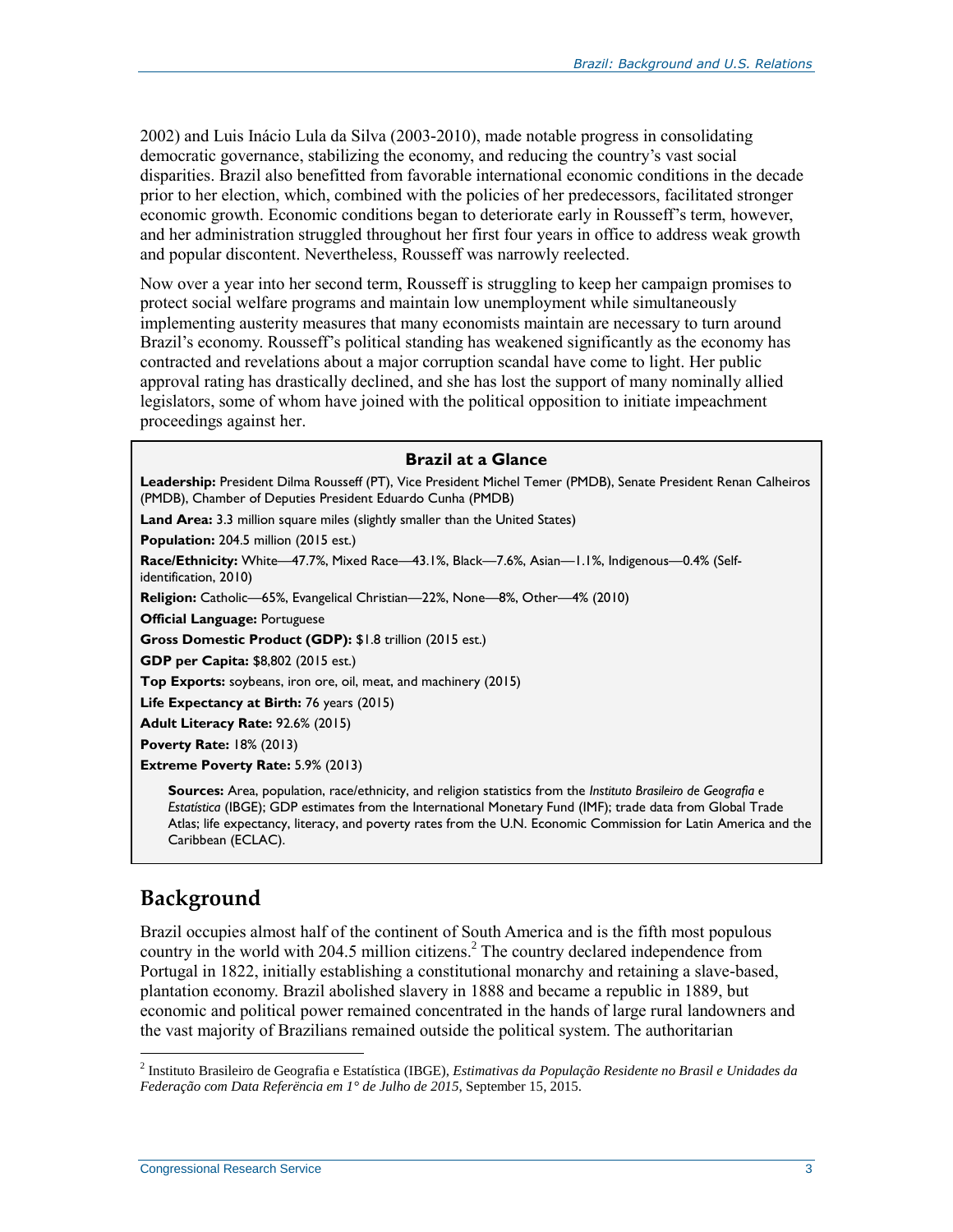government of Getúlio Vargas (1930-1945) began the incorporation of the working classes but exerted strict control over labor as part of its broader push to centralize power. Vargas also increased the state's role in the economy and pursued import-substitution industrialization. Brazil enjoyed multiparty democracy between 1945 and 1964, but experienced polarization and instability as economic growth slowed, inflation increased, and populism gained strength.

The Brazilian military seized power in a 1964 coup, ushering in two decades of authoritarian rule (1964-1985). Although repressive, the Brazilian military was not as brutal as those in some other South American countries. It nominally allowed the judiciary and Congress to function during its tenure, but stifled representative democracy and civic action, carefully preserving its influence during one of the most protracted transitions to democracy to occur in Latin America. According to Brazil's National Truth Commission, at least 434 people were killed or "disappeared" by the dictatorship.<sup>3</sup> Brazil continued to pursue state-led development during most of the military era, and industrialization helped foster the transformation of Brazil into a predominantly urban society.

Brazil restored civilian rule in 1985, and a national constituent assembly, elected in 1986, promulgated a new constitution in 1988. The constitution, as amended, establishes a liberal democracy with a strong president, a bicameral Congress consisting of the 513-member Chamber of Deputies and the 81-member Senate, and an independent judiciary. Power is somewhat decentralized under the country's federal structure, which includes 26 states, a federal district, and some 5,570 municipalities.

Brazil experienced economic recession and political uncertainty during the first decade after the political transition. Numerous efforts to control runaway inflation failed, and two elected presidents did not complete their terms; one died before taking office, and the other was impeached on corruption charges.<sup>4</sup>

#### **Cardoso Administration (1995-2002)**

Brazil's economic and political situation began to stabilize under President Fernando Henrique Cardoso, who was elected to serve two terms between 1995 and 2002. A prominent sociologist of the centrist<sup>5</sup> Brazilian Social Democracy Party (*Partido da Social Democracia Brasileira*, PSDB), Cardoso's initial election in 1994 was largely the result of the success of the anti-inflation "*Real* Plan" that he implemented as finance minister under President Itamar Franco (1992-1994). The plan consisted of a new currency (the *real*) pegged to the U.S. dollar, a more restrictive monetary policy, and a severe fiscal adjustment that included a 9% reduction in federal spending and an across-the-board tax increase of 5%. Prices immediately began to stabilize, with annual inflation falling from 2,730% in 1993 to about 18% in 1995.<sup>6</sup>

Cardoso continued the economic reform push after taking office, privatizing some state-owned enterprises and gradually opening the Brazilian economy to foreign trade and investment. These policies contributed to stronger growth rates for a few years, but macroeconomic stability remained elusive. Following the 1997 East Asian and 1998 Russian financial crises, concerns

<sup>3</sup> Comissão Nacional da Verdade, *Relatório*, Volume 1, December 2014, p. 963.

<sup>&</sup>lt;sup>4</sup> *Brazil: A Country Study*, ed. Rex A. Hudson, 5<sup>th</sup> ed. (Washington, DC: Library of Congress, 1998).

 $<sup>5</sup>$  The PSDB was founded as a center-left party by dissidents from the social democratic wing of the Party of the</sup> Brazilian Democratic Movement (*Partido do Movimento Democrático Brasileiro*, PMDB). It has moved to the right since implementing market-oriented economic reforms during the Cardoso Administration. Power and Zucco, 2009, op. cit.

<sup>6</sup> CRS Report 98-987, *Brazil's Economic Reform and the Global Financial Crisis*, by J. F. Hornbeck.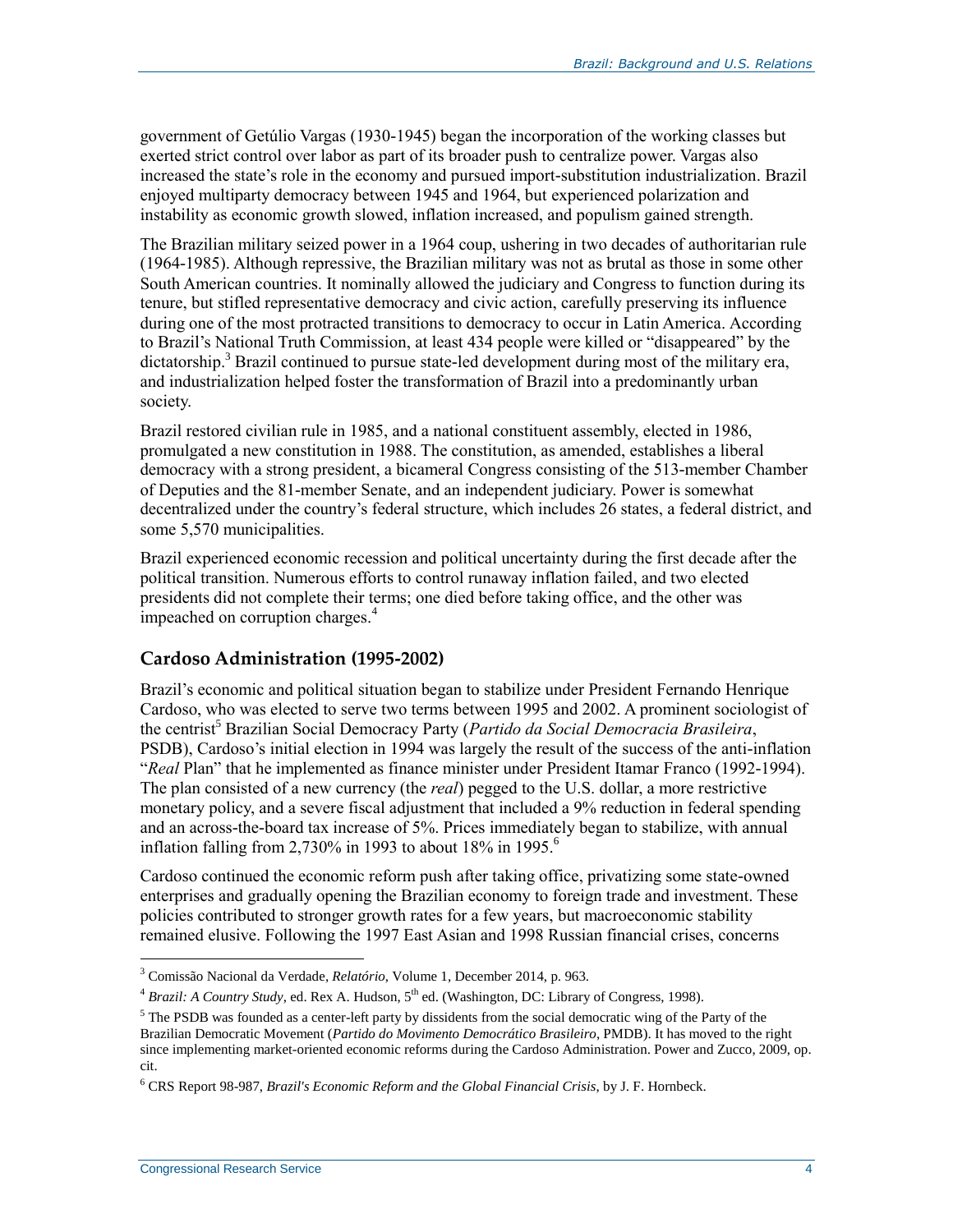about Brazil's overvalued exchange rate and substantial fiscal deficits sparked a massive capital flight. Brazil adopted a floating exchange rate, and the *real* lost 40% of its value.<sup>7</sup>

Although Cardoso's popularity declined as Brazil struggled with these economic challenges, most analysts credit him with laying the foundation for the macroeconomic stability that Brazil has experienced since he left office. In the aftermath of the 1998-1999 financial crises, Brazil adopted the three main pillars of its macroeconomic policy: a floating exchange rate, a primary budget surplus,<sup>8</sup> and an inflation-targeting monetary policy. Cardoso also established a series of targeted income transfer programs designed to alleviate poverty. These economic and social policies have been maintained and built upon by subsequent administrations.

#### **Lula Administration (2003-2010)**

Luis Inácio Lula da Silva—known as Lula—was elected president of Brazil in 2002, his fourth attempt at the presidency as the candidate of the PT, which he helped found as a metalworker and union leader. During his first term, Lula maintained the market-oriented economic policies associated with his predecessor. He tightly controlled expenditures, raised the primary budget surplus, and granted additional autonomy to the Central Bank. At the same time, he placed greater emphasis on reducing poverty, reorganizing and expanding some of the social programs that had been initiated under Cardoso. The most high-profile program, *Bolsa Familia* ("Family Grant"), provides monthly cash transfers to poor families that ensure their children attend school and receive proper medical care. Lula's agenda stalled toward the end of his first term as several top PT officials were implicated in a vote-buying scheme. The scandal ultimately led to the convictions of 25 people—including Lula's former chief of staff—in  $2012<sup>9</sup>$  Nevertheless, Lula was reelected in 2006.

After primarily focusing on maintaining economic stability during his first term, Lula established a larger role for the Brazilian state in economic development during his second term. He expanded *Bolsa Familia* and launched new social welfare programs. He also continued to raise the minimum wage, which, adjusted for inflation, increased nearly 64% during his eight years in office.<sup>10</sup> In response to the global financial crisis, the Lula Administration implemented a series of stimulus measures designed to offset declines in global demand with increased domestic consumption. Analysts have credited the administration's timely policy response for mitigating the effects of the crisis and facilitating recovery;<sup>11</sup> the Brazilian economy contracted by  $0.2\%$  in 2009 before rebounding with 7.6% growth in 2010.<sup>12</sup> Moreover, Lula won legislative approval for a new regulatory framework that increased the state's role in the exploitation of Brazil's considerable offshore oil reserves and is designed to ensure that those resources are used to fuel long-term economic and social development.

Although some observers criticized Lula for not doing more to advance certain policy reforms,<sup>13</sup> most give him credit for improving social inclusion in Brazil. Between 2001 and 2011, the

 7 Ibid; Riordan Roett, "How Reform Has Powered Brazil's Rise," *Current History*, February 2010.

 $8$  The primary balance is equal to government revenues minus expenditures prior to subtracting debt payments.

<sup>&</sup>lt;sup>9</sup> "Brazil Politics: Supreme Court Gives Tough Sentences in 'Mensalão' Trial," Economist Intelligence Unit, October 26, 2012.

<sup>10</sup> Cristiano Romero, "O Legado de Lula na Economia," *Valor Online* (Brazil), December 29, 2010.

<sup>&</sup>lt;sup>11</sup> See, for example, International Monetary Fund (IMF), "IMF Executive Board Concludes 2010 Article IV Consultation with Brazil," August 5, 2010.

<sup>12</sup> IMF, *World Economic Outlook Database, October 2015*, October 6, 2015.

<sup>13</sup> See, for example, "Brazil's Presidential Election: Lula's Legacy," *Economist*, September 30, 2010; and Paulo Kliass, (continued...)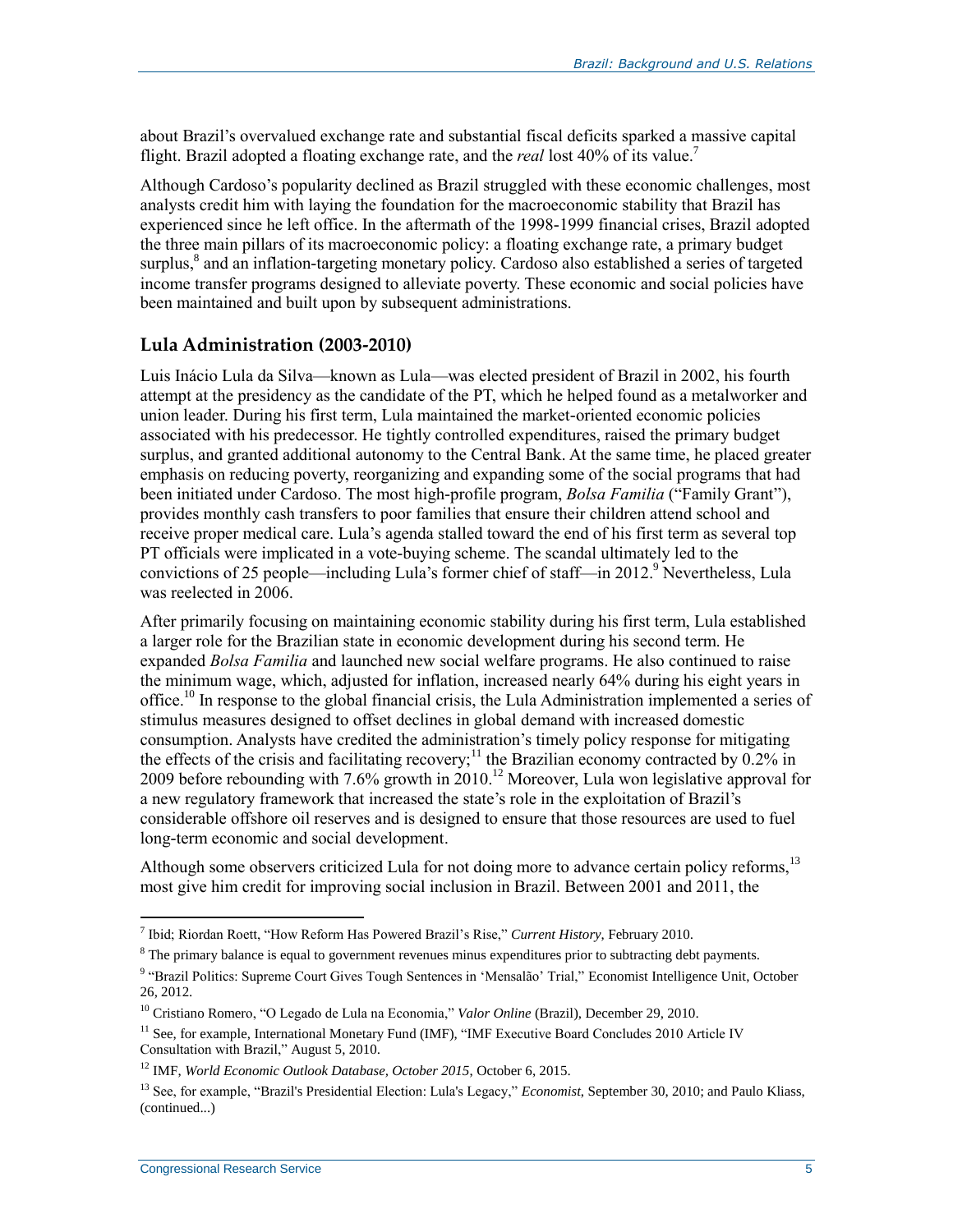percentage of the population living in poverty fell from 37.5% to 20.9%, and the percentage living in extreme poverty fell from  $13.2\%$  to 6.1%.<sup>14</sup> Income inequality was also reduced, with the Gini coefficient<sup>15</sup> falling from 0.64 to 0.56 during the same time period.<sup>16</sup> While these advances were partially the result of stronger economic growth driven by a boom in international demand for Brazilian commodities, government policy also played a role. According to a 2012 study, about 28% of the decline in income inequality in Brazil between 2001 and 2009 was attributable to increases in the minimum wage, and another 13% of the decline was attributable to the *Bolsa Família* program.<sup>17</sup>

## **Rousseff Administration (2011-Present)**

President Dilma Rousseff of the center-left PT was inaugurated to a second four-year term on January 1, 2015. Although she was originally elected in 2010 after promising to maintain the popular socioeconomic policies of President Lula, Rousseff struggled to address the country's deteriorating economic situation during her first term. She also had to contend with popular unrest, including mass demonstrations in June 2013, during which more than 1 million citizens took to the streets to express frustration with the stagnation in their living standards, call for better quality public services, and denounce corruption.<sup>18</sup> While the political opposition sought to capitalize on Rousseff's failure to meet citizens' rising expectations during the 2014 election campaign, Rousseff and the PT appear to have convinced many Brazilians that the opposition candidates would end popular social welfare programs and threaten the considerable socioeconomic gains made in Brazil since 2003. She held off two strong challengers and was narrowly reelected with 51.6% of the vote in a second round runoff.<sup>19</sup>

Now over a year into her second term, Rousseff continues to face significant economic and political challenges. On the economic front, Rousseff is struggling to keep her campaign promises to protect social welfare programs and maintain low unemployment while implementing austerity measures that many economists assert are necessary to encourage investment and ultimately boost growth (see ["Economic Challenges"](#page-9-0)). Rousseff's political standing has declined precipitously as economic conditions have continued to deteriorate and a major corruption scandal has implicated numerous officials in the governing coalition. Rousseff has lost the support of many nominally allied legislators, some of whom have joined with the political opposition to initiate impeachment proceedings against her (see ["Political Challenges"](#page-10-0)).

 $\overline{a}$ 

<sup>18</sup> "Brazil's Stormy June: Not Turkey or Egypt," *Latin American Security & Strategic Review*, June 2013.

<sup>(...</sup>continued)

<sup>&</sup>quot;Lula's Political Economy: Crisis and Continuity," *North American Congress on Latin America (NACLA)*, March/April 2011.

<sup>14</sup> U.N. Economic Commission for Latin America and the Caribbean (ECLAC), *Statistical Yearbook for Latin America and the Caribbean, 2013*, December 2013, p. 65.

<sup>&</sup>lt;sup>15</sup> The Gini coefficient is a value between zero and one, where zero represents complete equality and one represents complete inequality.

<sup>16</sup> ECLAC, December 2013, op. cit., p. 70.

<sup>17</sup> Pedro H. G. Ferreira de Souza, *Poverty, Inequality and Social Policies in Brazil, 1995-2009*, U.N. Development Programme, International Policy Centre for Inclusive Growth, Working Paper Number 87, Brasilia, February 2012, p. 19, http://www.ipc-undp.org/pub/IPCWorkingPaper87.pdf.

<sup>&</sup>lt;sup>19</sup> Tribunal Superior Eleitoral, "Estatísticas Eleitorais 2014," October 26, 2014.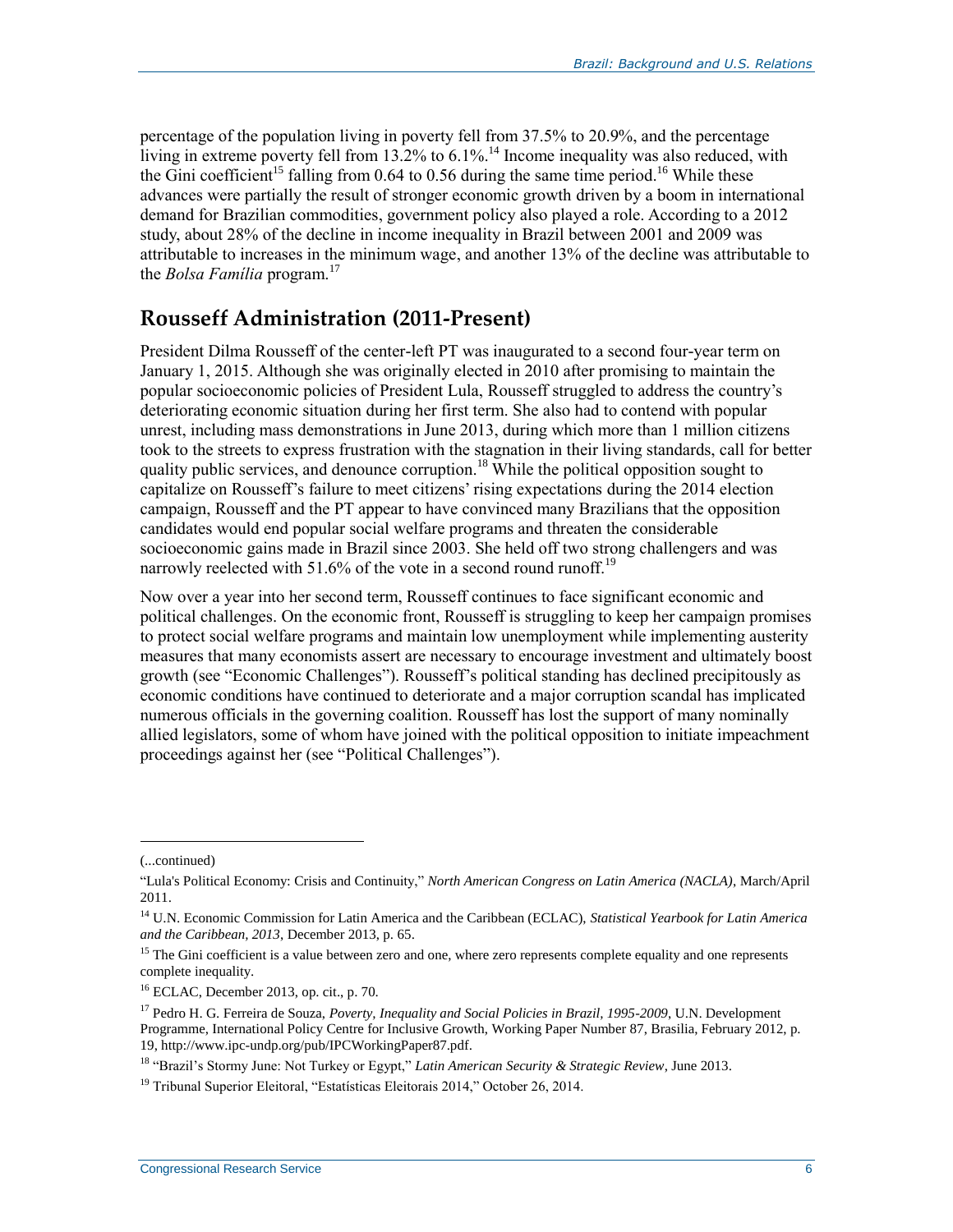### <span id="page-9-0"></span>**Economic Challenges**

Brazil experienced a rapid economic expansion between 2003 and 2010, driven by a boom in international demand—particularly from China—for Brazilian commodities such as meat, sugar, soybeans, iron ore, and crude oil. The initial expansion was reinforced by domestic consumption from Brazil's fast-growing middle class, which now accounts for a majority of the population. Annual economic growth averaged over 4% during that eight-year span, boosting employment and wages.<sup>20</sup> As China's economy decelerated and commodity prices began to fall, however, Brazil's economic growth slowed.<sup>21</sup>

During her first term, Rousseff sought to offset the weaker international economic situation by stimulating domestic consumption and protecting domestic industries. Her administration implemented a series of short-term tax cuts and provided subsidized credit through state banks. Although those measures initially helped keep unemployment near historic lows, they also eroded the country's primary budget surplus and helped push inflation to the upper edge of the government's targeted boundary (4.5% with a 2-point tolerance band). To mitigate the increase in inflation, the Rousseff Administration held down fuel and electricity prices, which, along with other interventions in the economy, deterred investment. Economic growth continued to slow, falling from 3.9% in 2011 to 0.1% in 2014.<sup>22</sup>

Facing further economic deceleration and the threat of Brazil losing its investment grade credit rating, President Rousseff began implementing a major shift in economic policy following her reelection. She appointed a new economic team to implement a series of austerity measures designed to stabilize the country's debt levels, encourage investment, and ultimately boost growth. The fiscal adjustment has included partial budget freezes, reductions in the number and size of government ministries, restrictions on certain pension and unemployment benefits, and reversals of several of the tax cuts granted during her first term. The Rousseff Administration has also allowed fuel and electricity prices to rise. At the same time, the Brazilian Central Bank has steadily raised the benchmark interest rate with the aim of bringing inflation back down to the 4.5% target.

Nevertheless, economic conditions in Brazil have continued to deteriorate. The economy contracted by an estimated 3.8% in 2015, and the International Monetary Fund (IMF) now expects it to contract by  $3.5\%$  in 2016.<sup>23</sup> The labor market has weakened considerably, with the formal economy shedding 1.5 million jobs in 2015.<sup>24</sup> Unemployment reached 9% in August-October 2015, up from 6.6% during the same quarter of 2014, and real median wages fell by 1% during the same time period.<sup>25</sup> Inflation remains high, amounting to 10.7% in 2015, eroding wages and the value of social welfare programs.<sup>26</sup> As a result of delays in the implementation of its fiscal adjustments and weaker-than-forecasted revenue collection, the Rousseff Administration

 $\overline{a}$ <sup>20</sup> IMF, *World Economic Outlook Database, October 2015*, October 6, 2015.

<sup>21</sup> John Lyons and Paul Kiernan, "How Brazil's China-Driven Commodities Boom Went Bust," *Wall Street Journal*, August 27, 2015.

<sup>22</sup> IMF, *World Economic Outlook Database, October 2015*, October 6, 2015.

<sup>23</sup> IMF, *World Economic Outlook Update*, January 19, 2016.

<sup>&</sup>lt;sup>24</sup> "Brazil Loses 1.5 Mn Jobs in Formal Sector," EFE News Service, January 21, 2016.

<sup>25</sup> Instituto Brasileiro de Geografia e Estatística (IBGE), "PNAD Contínua: Desocupação Vai a 9,0% no Trimestre Encerrado em Outubro de 2015," press release, January 15, 2016.

<sup>&</sup>lt;sup>26</sup> Rogerio Jelmayer, "Brazil Inflation Reaches Highest Level in 13 Years; Consumer-Price Index Rose 10.67% Last Year, Despite the Economic Contraction," *Wall Street Journal*, January 8, 2016; "Inflation Erodes Government Welfare Funds in Brazil," *Latin News Daily*, February 9, 2016.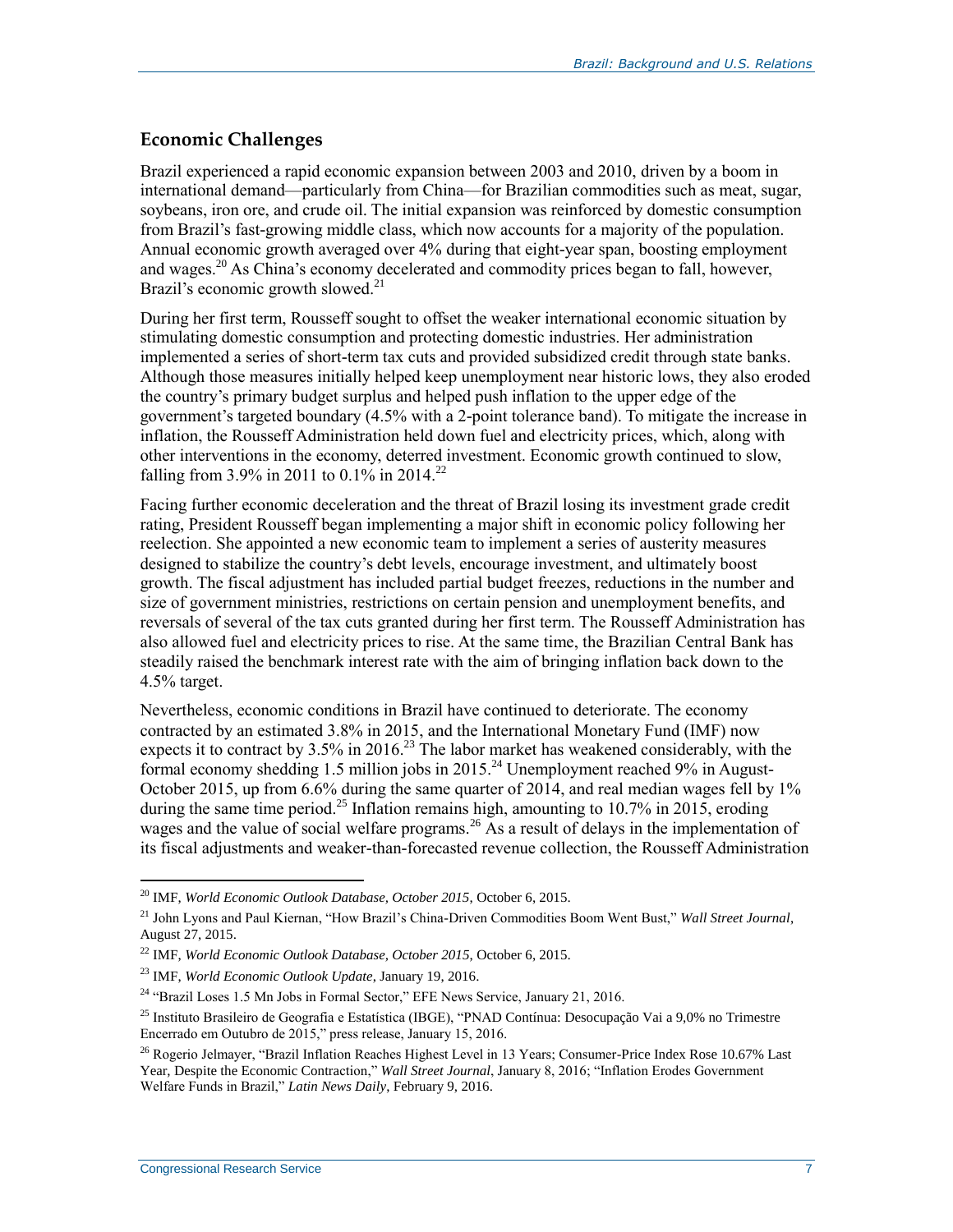was forced to abandon its 1.1% primary budget surplus target and finished 2015 with a budget deficit before interest payments of 1.9%.<sup>27</sup> Two of the three major credit ratings agencies have downgraded Brazil's sovereign credit rating to "junk" status, obliging many institutional investors to divest funds from the country.<sup>28</sup>

Many economists and international investors maintain that Brazil must implement more farreaching economic adjustments. The IMF, for example, maintains that Brazil needs to quickly restore a fiscal surplus and put public debt on a downward path; bring inflation back down to the target range; and address structural impediments to growth, such as infrastructure bottlenecks, a relatively closed economy, and a complex and burdensome tax system.<sup>29</sup> Some economists assert that Brazil has lost market credibility and that the only way to regain it quickly would be to negotiate an adjustment program with the IMF. <sup>30</sup> President Rousseff did little to prepare her political base for an economic adjustment, however, having campaigned against austerity measures during the 2014 election. The Brazilian Congress, nominally controlled by Rousseff's coalition, has repeatedly sought to block, delay, and reverse the Administration's fiscal adjustments, and the ongoing political battle over a potential impeachment of Rousseff is likely to further delay efforts to address Brazil's economic challenges.

### <span id="page-10-0"></span>**Political Challenges**

In addition to addressing the deteriorating economic situation in Brazil, President Rousseff has had to manage the fallout of a major corruption scandal. According to Brazilian prosecutors, beginning in 2004, several construction and engineering firms colluded to systematically drive up the price of bids for contracts with the state-owned oil company, *Petróleo Brasileiro S.A.* (Petrobras). At least \$3 billion from the inflated contracts was allegedly funneled to corrupt executives at the construction firms and Petrobras, as well as dozens of politicians from multiple political parties. Brazilian authorities have indicted more than 100 individuals, brought criminal charges against 13 companies, and arrested several politicians—including top officials in Rousseff's PT. <sup>31</sup> Rousseff served as the chairwoman of Petrobras from 2003-2010, but prosecutors have yet to find evidence that she was aware of the corruption scheme. Anticorruption legislation enacted during Rousseff's first term has been used to facilitate the investigation, and Rousseff recently reappointed the top prosecutor involved in the case. Nevertheless, many Brazilians hold her accountable for the scandal.<sup>32</sup>

As more information about the corruption scandal has come to light and economic conditions have continued to deteriorate, Rousseff's political support has declined significantly. Between February and December 2015, her public approval rating fell from 23% to 11% and her disapproval rating climbed from 44% to 65%.<sup>33</sup> Rousseff's lack of popular support has further reduced her leverage to negotiate with the Brazilian Congress. While her nine-party electoral coalition won 304 (59%) of the 513 seats in the Chamber of Deputies and 53 (65%) of the 81

<sup>&</sup>lt;sup>27</sup> "Brazil Economy: Quick View – Fiscal Deficit Exceeds 10% of GDP in 2015," Economist Intelligence Unit, February 1, 2016.

<sup>28</sup> "Fitch Downgrads Brazil to 'Junk,'" *Latin News Daily*, December 17, 2015.

<sup>29</sup> IMF, *Brazil: 2014 Article IV Consultation—Staff Report*, IMF Country Report No. 15/121, May 2015.

<sup>30</sup> Monica De Bolle and Ernest Talvi, "IMF Therapy for Brazil," *Project Syndicate*, December 11, 2015.

<sup>31</sup> David Segal, "Petrobras Oil Scandal Leaves Brazilians Lamenting a Lost Dream," *New York Times*, August 7, 2015.

<sup>32</sup> Joe Leahy, "Brazil Corruption Clampdown May Yet Prove to Be Rousseff's Legacy," *Financial Times*, August 6, 2015; "Brazil's Rousseff Reappoints Top Prosecutor in Petrobras Probe," Reuters, August 8, 2015.

<sup>33</sup> Datafolha, "Avaliação de Dilma Tem Leve Melhora," December 21, 2015.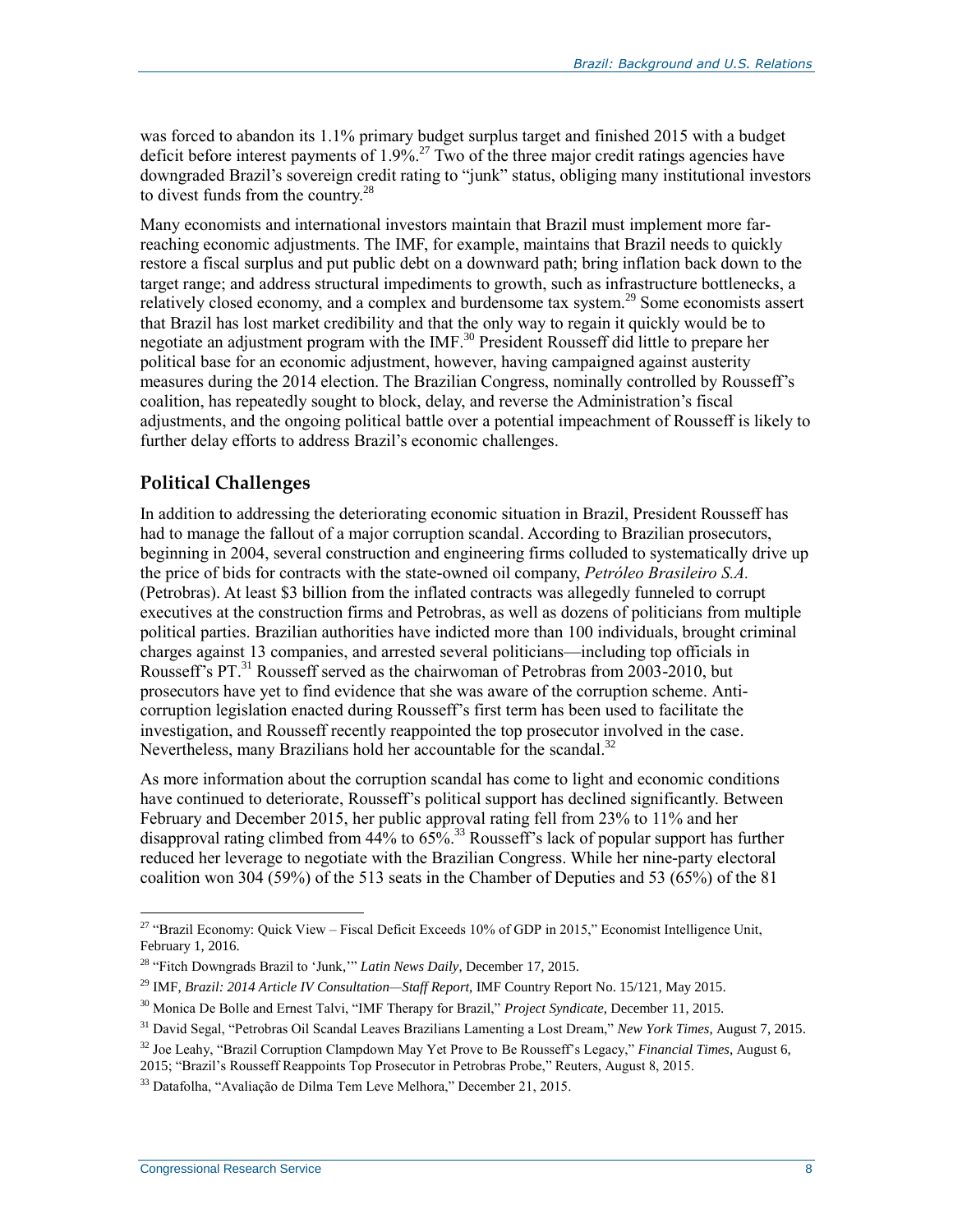seats in the Federal Senate in the 2014 elections, Rousseff has struggled to advance her policy agenda. Brazilian presidents have traditionally constructed governing majorities by distributing control of government resources to allied political parties through legislative earmarks and positions in ministries and state enterprises. Rousseff has fewer resources to distribute, however, as a result of her administration's austerity policies. She has lost several important congressional votes, and some nominally allied legislators have begun to distance themselves from the President. Rousseff has even struggled to maintain the support of some PT legislators, who oppose her shift in economic policy.

In December 2015, Brazilian Chamber of Deputies President Eduardo Cunha, a member of the nominally allied, but non-ideological Party of the Brazilian Democratic Movement (*Partido do Movimento Democrático Brasileiro*, PMDB), initiated impeachment proceedings against President Rousseff. Although opposition legislators initially began discussing impeachment as a result of the Petrobras corruption scandal, Cunha decided to proceed with charges related to the government's accounting practices. Rousseff is charged with "fiscal pedaling" for allegedly violating the country's fiscal responsibility law by postponing required payments to state banks to compensate for budget shortfalls and thereby presenting a stronger (and artificial) fiscal position. Cunha's decision appears to have been driven largely by political factors. After he was indicted on corruption and money laundering charges, Cunha sought to use the threat of impeachment as leverage to ensure PT legislators would help derail efforts to expel him from Congress. When the PT legislators voted to move forward with an ethics investigation, Cunha retaliated with the impeachment proceedings. 34

Rousseff maintains that there is no legal justification for her impeachment, and has repeatedly asserted that any attempt to remove her would amount to a "coup."<sup>35</sup> Rousseff's opponents need to secure two-thirds majorities in both houses of the Brazilian Congress in order to impeach her and remove her from office. Most analysts think Rousseff currently has enough congressional support to hold onto the presidency. That could change, however, if prosecutors find evidence directly linking her to the Petrobras scandal or if the continued deterioration in economic conditions leads to a new round of large-scale anti-government protests. In December 2015, 60% of Brazilians surveyed said they were in favor of removing the president from office.<sup>36</sup> Efforts to address Brazil's economic challenges are likely to remain stalled until the political crisis is resolved.

## <span id="page-11-0"></span>**U.S.-Brazil Relations**

The United States and Brazil have traditionally enjoyed robust political and economic relations. The countries have at least 20 active bilateral dialogues, which serve as vehicles for policy coordination on issues of mutual concern, including trade, energy, security, racial equality, and the environment.<sup>37</sup> The United States and Brazil have also begun to engage more frequently on

<sup>34</sup> Vincent Bevins, "Brazil President Dilma Rousseff Faces Impeachment Proceedings," *Los Angeles Times*, December 2, 2015; "Cunha Initiates Impeachment Proceedings Against Rousseff," *Latin News Daily*, December 3, 2015; and Joe Leahy, "Move to Impeach Rousseff Heightens Political Risks for Brazil," *Financial Times*, December 3, 2015.

<sup>35</sup> "Brazilian President Blasts Impeachment Supporters as 'Amoral Moralists,'" *BBC Monitoring Americas*, October 16, 2015; Flávia Foreque and Marina Dias, "Tentativas de Impeachment são 'Golpistas,' Afirma Dilma," *Folha de São Paulo*, January 15, 2016.

<sup>36</sup> Datafolha, "Avaliação de Dilma Tem Leve Melhora," December 21, 2015.

<sup>&</sup>lt;sup>37</sup> U.S. Department of State, Bureau of Western Hemisphere Affairs, "U.S. Relations with Brazil," fact sheet, July 29, 2015.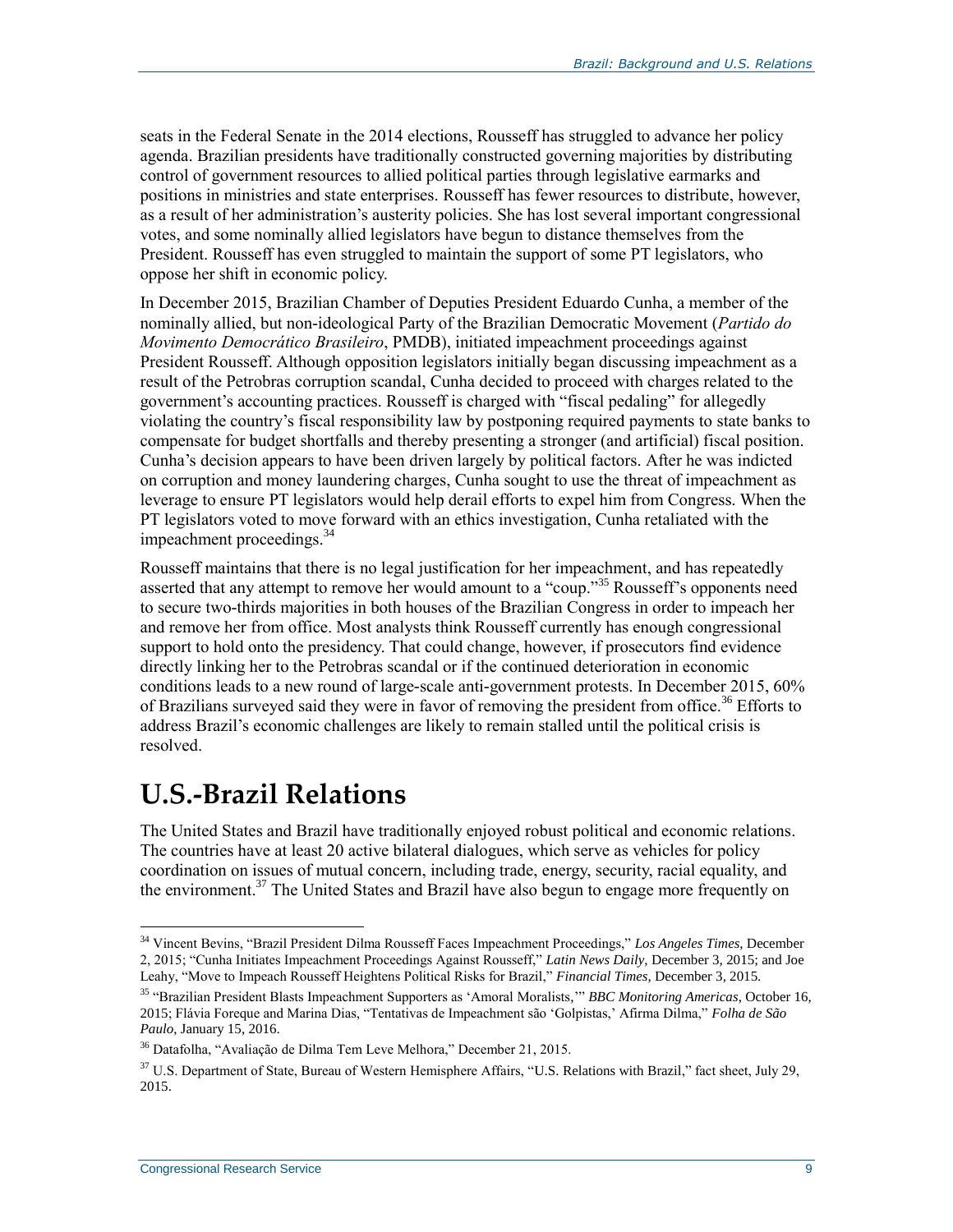international issues as Brazil has sought to play a larger role in global affairs. According to the Obama Administration, Brazil is a "major global player" and an "indispensable partner" on issues ranging from international development to climate change.<sup>38</sup>

Nevertheless, bilateral ties have been strained from time to time as the countries' occasionally divergent national interests and independent foreign policies have led to disagreements. In recent years, for example, U.S. officials have been disappointed by Brazil's opposition to international efforts to diplomatically isolate Russia after it annexed Crimea and its unwillingness to openly criticize the Venezuelan government's efforts to suppress political dissent. Although Brazil does not support the actions of the Russian and Venezuelan governments, its aversion to sanctions and preference for dialogue have led it to approach the issues much differently than the United States.<sup>39</sup> Similarly, Brazilian officials have been disappointed by the U.S. government's unwillingness to support Brazil's efforts to become a permanent member of a reformed U.N. Security Council and the reluctance of the U.S. Congress to approve reforms to the IMF that will provide greater voting power to Brazil and other emerging economies. <sup>40</sup> Congress ultimately authorized the IMF reforms, which had been pending since December 2010, in the Consolidated Appropriations Act, 2016 (P.L. 114-113).

Disclosures about NSA activities in Brazil have also impeded bilateral cooperation in recent years. The reports, which indicated that the NSA had spied on President Rousseff and Brazil's state-owned oil company, Petrobras, in addition to engaging in broader electronic surveillance, led Brazil to postpone indefinitely a state visit to Washington that Rousseff was scheduled to make in October 2013. They also appear to have contributed to the Brazilian government's decisions to terminate a \$2 billion contract with Microsoft, award a \$400 million contract to build a geostationary satellite to France's Thales over U.S.-based Space Systems/Loral, and award a \$4.5 billion fighter jet procurement deal to Sweden's Saab AB over Boeing.<sup>41</sup> At the September 2013 U.N. General Assembly, Rousseff denounced alleged NSA activities as a breach of international law and a threat to democratic governance, stating, "In the absence of the right to privacy, there can be no true freedom of expression and opinion, and therefore no effective democracy." She also asserted that "friendly governments and societies that seek to build a true strategic partnership ... cannot allow recurring illegal actions to take place as if they were normal. They are unacceptable."<sup>42</sup>

The U.S. and Brazilian governments have gradually moved past the surveillance dispute over the past year and a half. In October 2014, they signed a memorandum of understanding designed to resolve a long-running trade dispute over U.S. cotton support programs (see ["Cotton Dispute"](#page-18-0)). Rousseff appointed her former ambassador to the United States as foreign minister following her

<sup>&</sup>lt;sup>38</sup> White House, Office of the Press Secretary, "Remarks by President Obama and President Rousseff of Brazil in Joint Press Conference," June 30, 2015.

<sup>&</sup>lt;sup>39</sup> Oliver Stuenkel, *Why Brazil Has Not Criticized Russia over Crimea*, Norwegian Peacebuilding Resource Centre, Policy Brief, May 2014; "Brazil Defends Quiet Diplomacy Towards Venezuela," *Latin News Daily*, April 4, 2014.

<sup>&</sup>lt;sup>40</sup> Ian Talley, "U.S. Inaction Sows Dissent in Monetary Fund—Representatives of Emerging Economies at the IMF Say They Have Waited Too Long for the Congress to Act," *Wall Street Journal*, April 15, 2014. For more information on the reforms, see CRS In Focus IF10134, *IMF Quota and Governance Reforms*, by Martin A. Weiss and Rebecca M. Nelson.

<sup>41</sup> Brazilian Congress, Federal Senate Committee on Foreign Relations and National Defense, *Directions for Brazil-United States Relations*, testimony of Paulo Sotero, Director of the Brazil Institute of the Woodrow Wilson International Center for Scholars, April 3, 2014; Anthony Boadle and Brian Winter, "Exclusive – Russia, U.S. Competing for Space Partnership with Brazil," Reuters, June 15, 2015.

<sup>42</sup> President Dilma Rousseff, *Statement by H.E. Dilma Rousseff, President of the Federative Republic of Brazil, at the Opening of the General Debate of the 68th Session of the United Nations General Assembly*, September 24, 2013.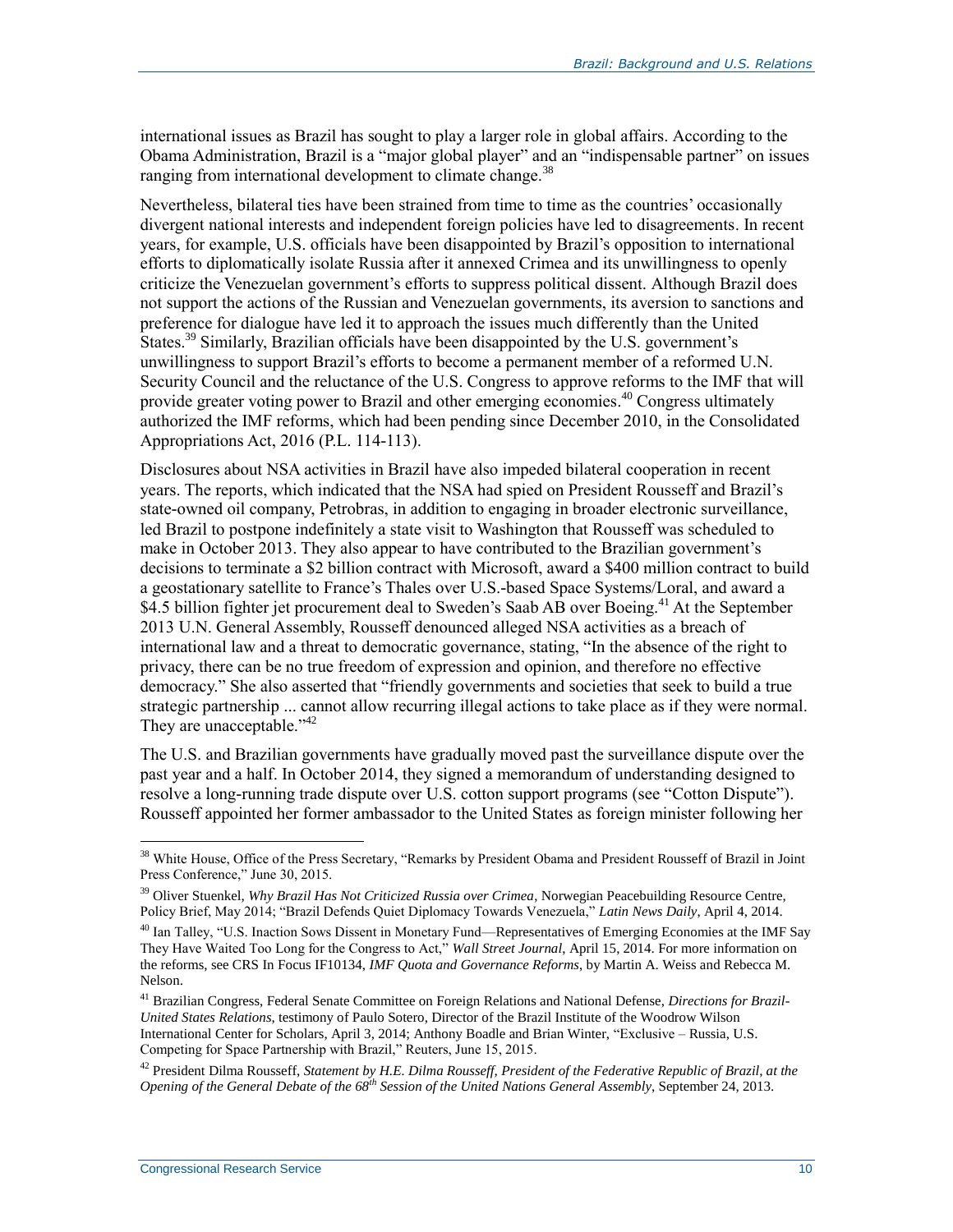reelection and asserted that "it is of great importance that we improve our relationship with the United States" during her January 2015 inaugural address, which was attended by Vice President Biden.<sup>43</sup> She also rescheduled her visit to the United States that had previously been postponed, meeting with President Obama at the White House in June 2015. In the lead up to Rousseff's visit, the Brazilian Congress approved two pending defense cooperation agreements (see ["Defense"](#page-24-0)) and a tax information exchange agreement that meets the requirements of the Foreign Account Tax Compliance Act (FATCA, P.L. 111-147). Brazil and the United States are currently working together to address an outbreak of Zika virus in Brazil and other Western Hemisphere nations (see "Zika [Virus Response"](#page-14-0)).

### <span id="page-13-0"></span>**U.S. Foreign Assistance and Trilateral Development Initiatives**

As a middle-income country, Brazil does not receive large amounts of U.S. assistance. The United States provided Brazil with \$18 million in FY2012, \$15.2 million in FY2013, \$13.9 million in FY2014, and \$11.6 million in FY2015 (see **[Table 1](#page-13-1)**). The Obama Administration requested \$1.4 million in assistance for Brazil in FY2016. \$500,000 would be used to support Brazil's national HIV/AIDS strategy and the goals of the President's Emergency Plan for AIDS Relief (PEPFAR).<sup>44</sup> Another \$625,000 would be used to provide professional training to members of Brazil's military. The remaining \$240,000 would be used to enhance Brazil's strategic trade control compliance and enforcement of maritime and port security. The actual level of assistance in FY2016 will be much higher as Congress included \$10.5 million to support environmental programs in the Brazilian Amazon in the Consolidated Appropriations Act, 2016 (P.L. 114-113); the Administration did not request any funding for such programs. The Administration's FY2017 budget request includes at least \$925,000 for Brazil.<sup>45</sup>

<span id="page-13-1"></span>

| In thousands of U.S. dollars                                        |               |               |               |               |                         |                  |  |  |  |
|---------------------------------------------------------------------|---------------|---------------|---------------|---------------|-------------------------|------------------|--|--|--|
| <b>Account</b>                                                      | <b>FY2012</b> | <b>FY2013</b> | <b>FY2014</b> | <b>FY2015</b> | <b>FY2016</b><br>(req.) | FY2017<br>(req.) |  |  |  |
| Development Assistance                                              | 12,800        | 11,462        | 12.500        | 10.500        | 0                       | 0                |  |  |  |
| Global Health Programs (State)                                      | 1.300         | 881           | 500           | 300           | 500                     | 300              |  |  |  |
| International Narcotics Control<br>and Law Enforcement              | 3.000         | 2.000         | 0             | 0             | 0                       | 0                |  |  |  |
| Nonproliferation, Anti-Terrorism,<br>Demining, and Related programs | 300           | 270           | 240           | 240           | 240                     | n/a              |  |  |  |
| International Military Education and<br>Training                    | 638           | 572           | 618           | 546           | 625                     | 625              |  |  |  |
| Total                                                               | 18,038        | 15,185        | 13,858        | 11,586        | 1,365                   | 925              |  |  |  |

#### **Table 1. U.S. Assistance to Brazil: FY2012-FY2017**

**Source:** U.S. Department of State.

<sup>43</sup> President Dilma Rousseff, *Discurso da República, Dilma Rousseff, durante Compromisso Constitucional Perante o Congresso Nacional*, January 1, 2015.

<sup>44</sup> For more information on PEPFAR, see CRS In Focus IF10184, *The President's Emergency Plan for AIDS Relief (PEPFAR): Summary of Recent Developments*, by Tiaji Salaam-Blyther.

<sup>45</sup> U.S. Department of State, *Congressional Budget Justification, Department of State, Foreign Operations, and Related Programs, Fiscal Year 2017*, February 9, 2016, http://www.state.gov/documents/organization/252179.pdf.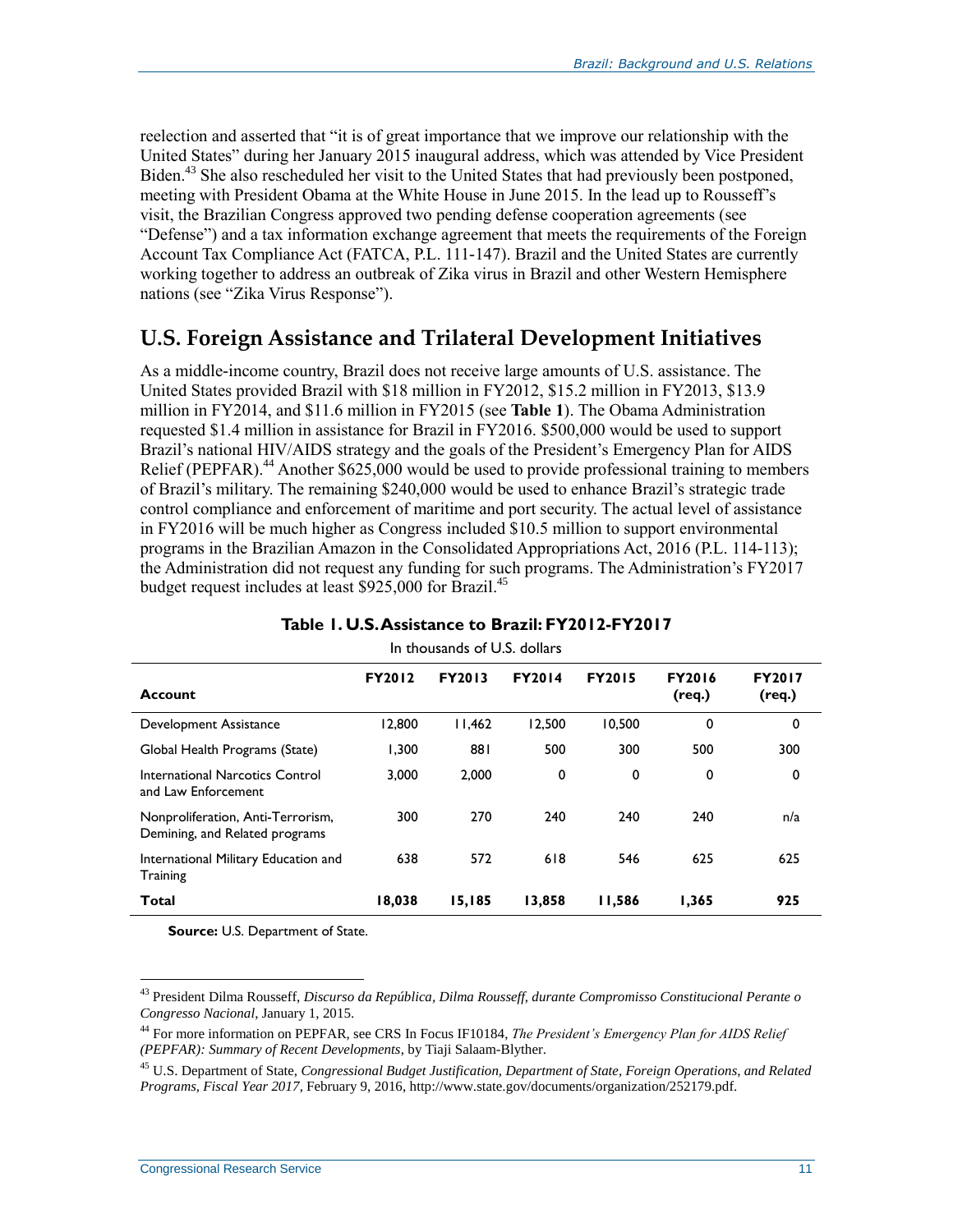In addition to supporting aid programs in Brazil, the U.S. Agency for International Development (USAID) has begun working with Brazil's development agency, the Brazilian Cooperation Agency (*Agência Brasileria de Cooperação*, ABC), in third countries. Under these so-called trilateral development initiatives, the United States and Brazil share expertise and funding in order to accomplish common goals. In Haiti, Honduras, and Mozambique, for example, USAID and the ABC have collaborated on agricultural productivity and food security programs designed to reduce poverty, hunger, and malnutrition. The Administration's FY2016 foreign aid request included some funding to collaborate with Brazil on renewable energy and citizen security programs in Central America. 46

## <span id="page-14-0"></span>**Zika Virus Response<sup>47</sup>**

On November 11, 2015, Brazil's Ministry of Health declared a "public health emergency of national importance" in response to a sharp increase in the number of infants born with microcephaly, a birth defect that may accompany significant, permanent brain damage.<sup>48</sup> While an average of 163 cases of microcephaly were reported annually in Brazil between 2001 and 2014, nearly 4,800 cases were reported to Brazil's Ministry of Health between the start of 2015 and January 30, 2016. The increase in microcephaly is suspected, but not yet confirmed, to be linked to Zika virus, which is primarily spread by Aedes mosquitoes and first appeared in Brazil in late 2014. Although only a small proportion of people infected with Zika develop symptoms that are typically mild, health officials are concerned that pregnant women who are infected with Zika may pass the virus on to their unborn children who are at heightened risk of developing microcephaly. Brazilian health officials have investigated 1,113 suspected cases of microcephaly thus far; 709 cases were discarded, 404 cases were compatible with a congenital infection, and 17 cases were confirmed to have been infected by Zika.<sup>49</sup>

The Brazilian government has launched a "National Plan to Combat the Aedes and Microcephaly" that includes research, prevention and mosquito control efforts, and health assistance for pregnant women and children. It has dispatched 220,000 troops and 300,000 health agents to communities around the country to educate the population and eliminate mosquito breeding grounds. Observers have placed particular focus on mosquito control efforts in Rio de Janeiro, which is scheduled to host the 2016 Summer Olympic Games in August. Brazil has several world-class research institutions with vast experience in tropical diseases, and the country's national public health institutions are working with local and international partners to develop more efficient diagnostic kits, antiviral drugs, and a Zika vaccine.<sup>50</sup>

Several U.S. agencies are collaborating with the Brazilian government and international organizations to address the Zika outbreak. The U.S. Centers for Diseases Control and Prevention (CDC), for example, has been working with Brazil's Ministry of Health since early November

<sup>46</sup> U.S. Department of State, *Congressional Budget Justification, Foreign Operations, Appendix 3, Fiscal Year 2016*, February 27, 2015, http://www.state.gov/documents/organization/238222.pdf.

<sup>47</sup> For more information on the Zika virus and the international response, see CRS Report R44368, *Zika Virus: Basics About the Disease*, by Sarah A. Lister and CRS Insight IN10433, *Zika Virus: Global Health Considerations*, by Tiaji Salaam-Blyther.

<sup>48</sup> Ministério da Saúde, "Ministério da Saúde Investiga Aumento de Casos de Microcefalia em Pernambuco," press release, November 11, 2015.

<sup>&</sup>lt;sup>49</sup> Ministério da Saúde, "Saúde Investiga 3.670 Casos Suspeitos de Microcefalia no País," February 2, 2016; World Health Organization (WHO), *Zika Situation Report*, February 5, 2016.

<sup>50</sup> Luiz Alberto Figueiredo Machado, "Brazil Is Doing Its Part in the Global Fight Against Zika," *Americas Quarterly*, February 4, 2016.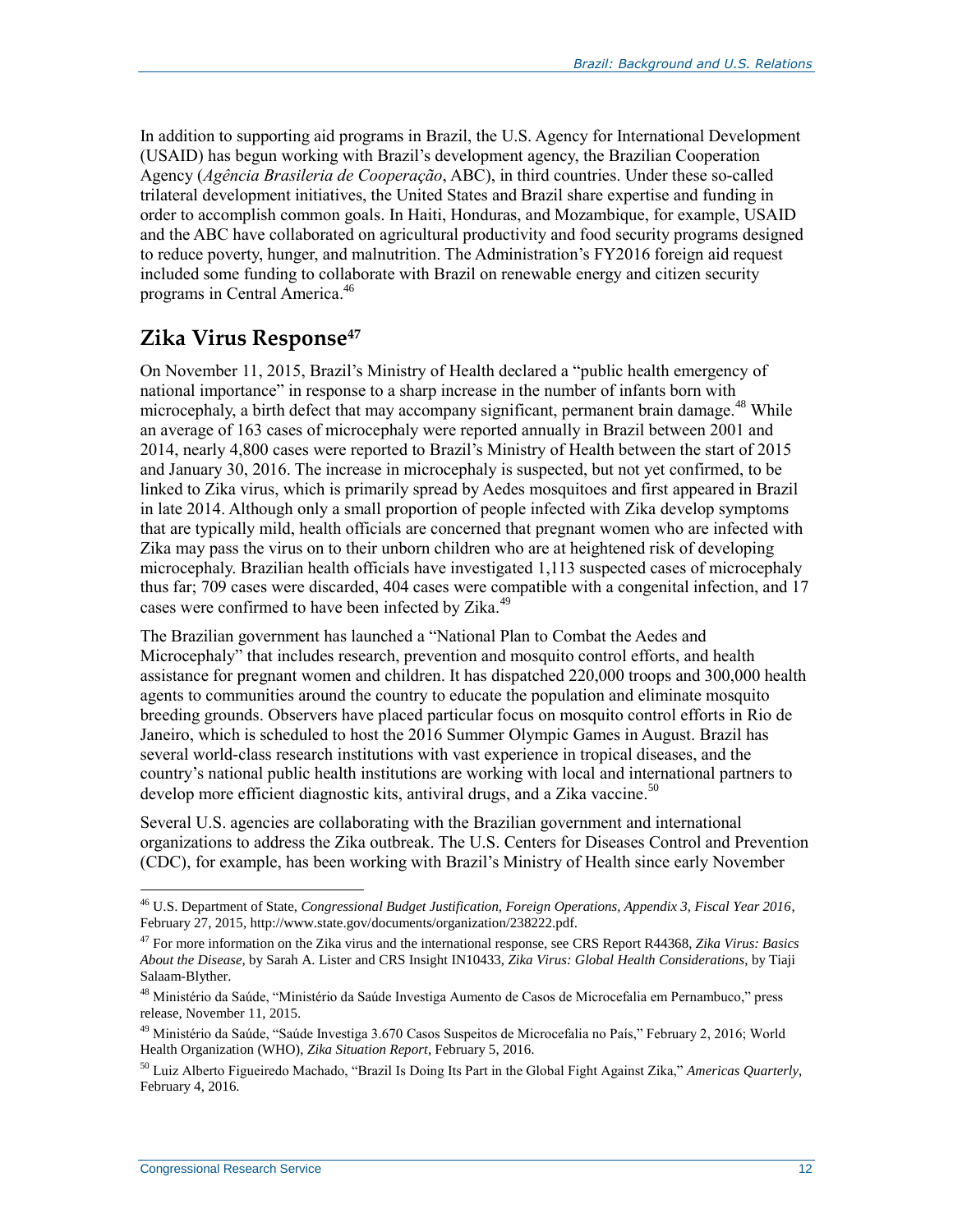2015 to understand the sudden increase in microcephaly and the impacts of Zika infection during pregnancy. U.S. and Brazilian experts are also collaborating on efforts to develop a vaccine.<sup>51</sup> In February 2016, the Obama Administration announced that it was requesting \$1.8 billion in emergency funding to prepare for and respond to the Zika virus. More than \$375 million of the funds would support USAID and State Department initiatives, primarily in South America, Central America, and the Caribbean. Activities would include education campaigns, mosquito control activities, training for health care workers, and health support for pregnant women. It is unclear how much of the funding would specifically support efforts in Brazil.<sup>52</sup>

## **Commercial Relations**

Trade policy has often been a contentious issue in U.S.-Brazilian relations. Throughout the past two decades, Brazil's trade policy has prioritized integration with its South American neighbors through the Common Market of the South (Mercosur) $53$  and multilateral negotiations at the World Trade Organization (WTO).<sup>54</sup> Brazil is the industrial hub of Mercosur, which was established in 1991 and also includes Argentina, Paraguay, Uruguay, and Venezuela. While the bloc was created with the intention of incrementally advancing toward full economic integration, only a limited customs union has been achieved thus far. The group has also been plagued by internal disputes and frequent rule changes. Instead of serving as a platform for insertion into the global economy as originally envisioned, Mercosur has evolved into a more protectionist arrangement, shielding its members from external competition. Beginning in the 1990s, the United States sought to incorporate Mercosur and other sub-regional trade blocs into a hemisphere-wide Free Trade Area of the Americas (FTAA).<sup>55</sup> The initiative was effectively killed in 2005, however, when the United States was unable to persuade Brazil and the other members of Mercosur to continue the negotiations.

At the WTO, Brazil has played a key role in the Doha Development Agenda round of multilateral trade negotiations that began in 2001.<sup>56</sup> It has led the G-20 group of developing nations in insisting that developed countries reduce agricultural tariffs and subsidies. Brazil has also resisted calls by the United States and other developed countries for increased access to developing nations' industrial and services sectors. In 2013, Brazil's widely respected diplomat and trade representative Roberto Azevêdo was appointed Director General of the WTO. He has sought to revive the Doha round, successfully negotiating a small-scale agreement on trade facilitation measures in December 2013. Negotiations on more sensitive issues like agriculture remain stalled, however, and the U.S. Trade Representative has called for the WTO to abandon the Doha round.<sup>57</sup>

<sup>51</sup> "U.S. CDC Says in Full Outbreak Mode in Response to Zika," Reuters, January 29, 2016; "U.S. Experts to Visit Brazil to Begin Zika Vaccine Work," Reuters, February 3, 2016.

 $52$  White House, Office of the Press Secretary, "Fact Sheet: Preparing for and Responding to the Zika Virus at Home and Abroad," February 8, 2016.

<sup>53</sup> For background information on Mercosur, see CRS Report RL33620, *Mercosur: Evolution and Implications for U.S. Trade Policy*, by J. F. Hornbeck.

<sup>54</sup> João Augusto de Castro Neves, *Brazil's Slow and Uncertain Shift from Protectionism to Free Trade*, Inter-American Dialogue, working paper, January 2014, http://www.thedialogue.org/uploads/CastroNeves\_Trade.pdf.

<sup>55</sup> For background information on the FTAA, see CRS Report RS20864, *A Free Trade Area of the Americas: Major Policy Issues and Status of Negotiations*, by J. F. Hornbeck.

<sup>56</sup> For more information on the Doha round, see CRS Report RL32060, *World Trade Organization Negotiations: The Doha Development Agenda*, by Ian F. Fergusson.

 $57$  U.S. Trade Representative Michael Froman, "We Are at the End of the Line on the Doha Round of Trade Talks," (continued...)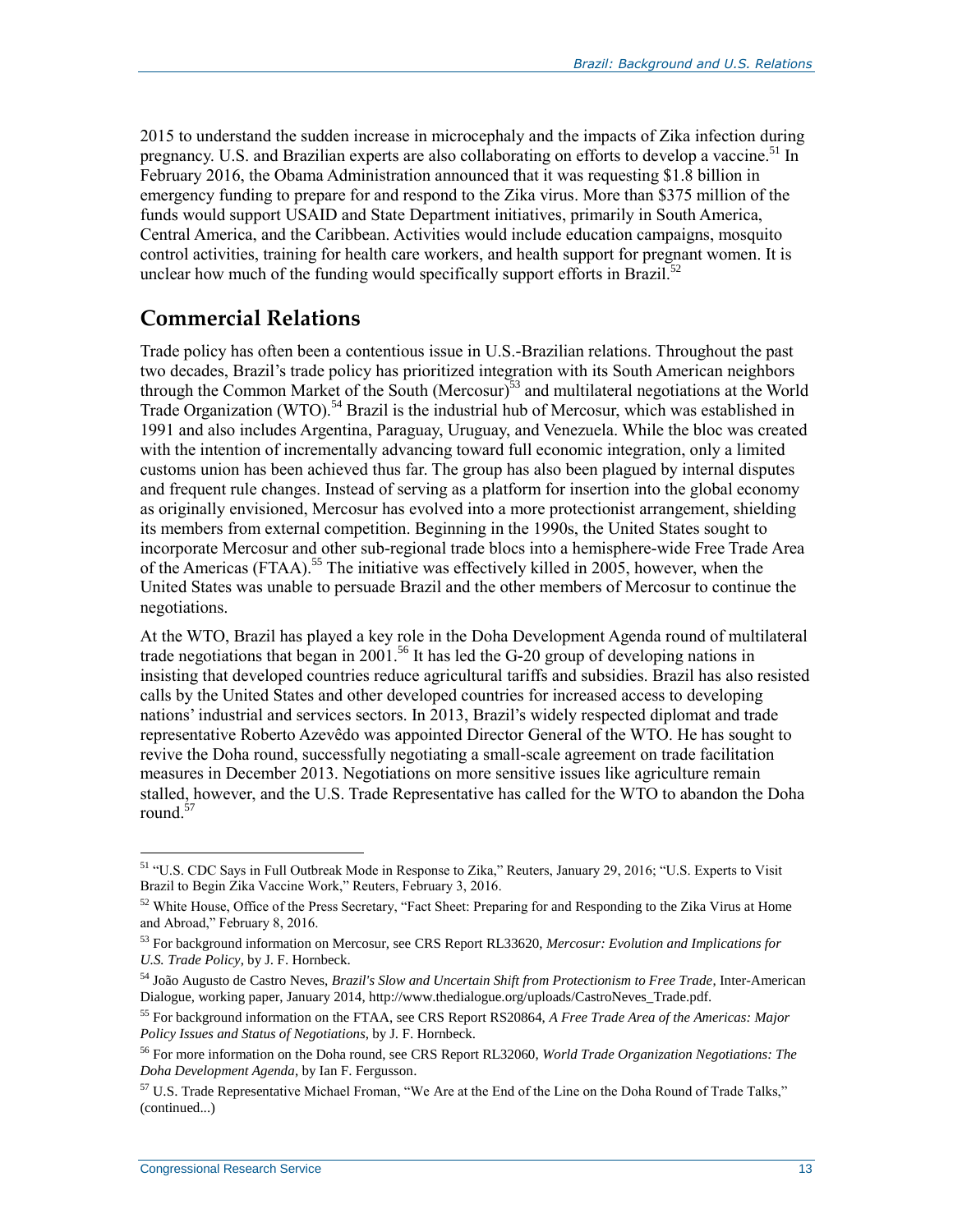Some Brazilian analysts have argued that the international trading system is undergoing a significant transformation and that Brazil should reconsider its trade policy.<sup>58</sup> They maintain that large-scale agreements like the Trans-Pacific Partnership (TPP) and the Transatlantic Trade and Investment Partnership (T-TIP) could establish new and more comprehensive rules for trade and investment.<sup>59</sup> By setting new global standards, the agreements could effectively bypass multilateral negotiations at the WTO and threaten Brazil's ability to shape the international trading system. The agreements could also place Brazilian companies at a competitive disadvantage and threaten the global market share of Brazilian exports. In order to remain relevant and take advantage of changing opportunities, these analysts argue that Brazil should conclude trade negotiations with the European Union (EU) and consider pursuing a trade agreement with the United States.

While some members of the Rousseff Administration agree that Brazil should accelerate its trade agreement negotiations, others maintain that opening up Brazil to more foreign trade would decimate Brazilian industry.<sup>60</sup> In the past year, the Brazilian government has placed renewed emphasis on concluding an agreement between Mercosur and the EU and has begun to move forward with trade negotiations with other nations.<sup>61</sup> Further policy shifts will likely depend on how the TPP agreement and T-TIP negotiations advance and economic conditions in Brazil.

#### <span id="page-16-0"></span>**Bilateral Trade and Investment**

Despite differences in trade policy and the lack of a free trade agreement, U.S.-Brazil trade has grown considerably over the past decade (see **[Figure 2](#page-17-0)**). Between 2005 and 2014, U.S.-Brazil merchandise trade increased by more than 83%. It declined by nearly 20% in 2015, however, largely as a result of declining commodity prices and the deteriorating economic situation in Brazil. Compared to 2014, U.S. goods exports to Brazil declined 25% from \$42.4 billion to \$31.7 billion, and U.S. goods imports from Brazil declined 10% from \$30.5 billion to \$27.4 billion. Despite the significant decline in exports, the United States maintained a slight merchandise trade surplus with Brazil valued at \$4.3 billion.<sup>62</sup> In 2015, top U.S. goods exports to Brazil included refined civilian aircraft and parts, heavy and electric machinery, oil products, and medical equipment. Top U.S. goods imports from Brazil included crude oil, civilian aircraft, iron and steel, machinery, and coffee. Brazil was the United States' twelfth-largest trading partner, and the United States was Brazil's second-largest trading partner, behind China.<sup>63</sup>

<sup>(...</sup>continued)

*Financial Times*, December 13, 2015.

<sup>58</sup> See, for example, Renata Agostini, "Acesso do Brasil ao Fluxo Global de Comércio Fica entre Menores do G20," *Folha de São Paulo*, June 26, 2015; "Chances Perdidas," *Correio Braziliense*, January 2, 2014; Sonia Filgueiras, "Olhar do Planalto – Sob o Risco do Isolamento," *Brasil Econômico*, December 18, 2013; Vera Thorstensen and Lucas Ferraz, *The Impacts of TTIP on Brazil*, Fundação Getulio Vargas, Study Sponsored by the Confederação Nacional da Industria (CNI), November 2013.

<sup>59</sup> For more information on these agreements, see CRS Report R42694, *The Trans-Pacific Partnership (TPP) Negotiations and Issues for Congress*, coordinated by Ian F. Fergusson; and CRS Report R43387, *Transatlantic Trade and Investment Partnership (T-TIP) Negotiations*, by Shayerah Ilias Akhtar, Vivian C. Jones, and Renée Johnson.

<sup>60</sup> "Brasil Debe Acelerar Pactos Internacionales de Comercio: Jefe de Gabinete," Reuters, November 19, 2014; "Brazil Trade Minister Says Opening Up Trade Would Be 'Disaster' – Paper," Reuters, September 27, 2014.

<sup>61</sup> Patrícia Campos Mello and Renata Agostini, "Governo Negocia Compras Públicas e Apressa Seis Acordos Comerciais," *Folha de São Paulo*, August 7, 2015.

<sup>62</sup> U.S. Department of Commerce data, as made available by the U.S. International Trade Commission, *Interactive Tariff and Trade DataWeb*, February 2016.

 $63$  U.S. Department of Commerce and República Federativa do Brasil, Secretaria de Comércio Exterior (SECEX) data, (continued...)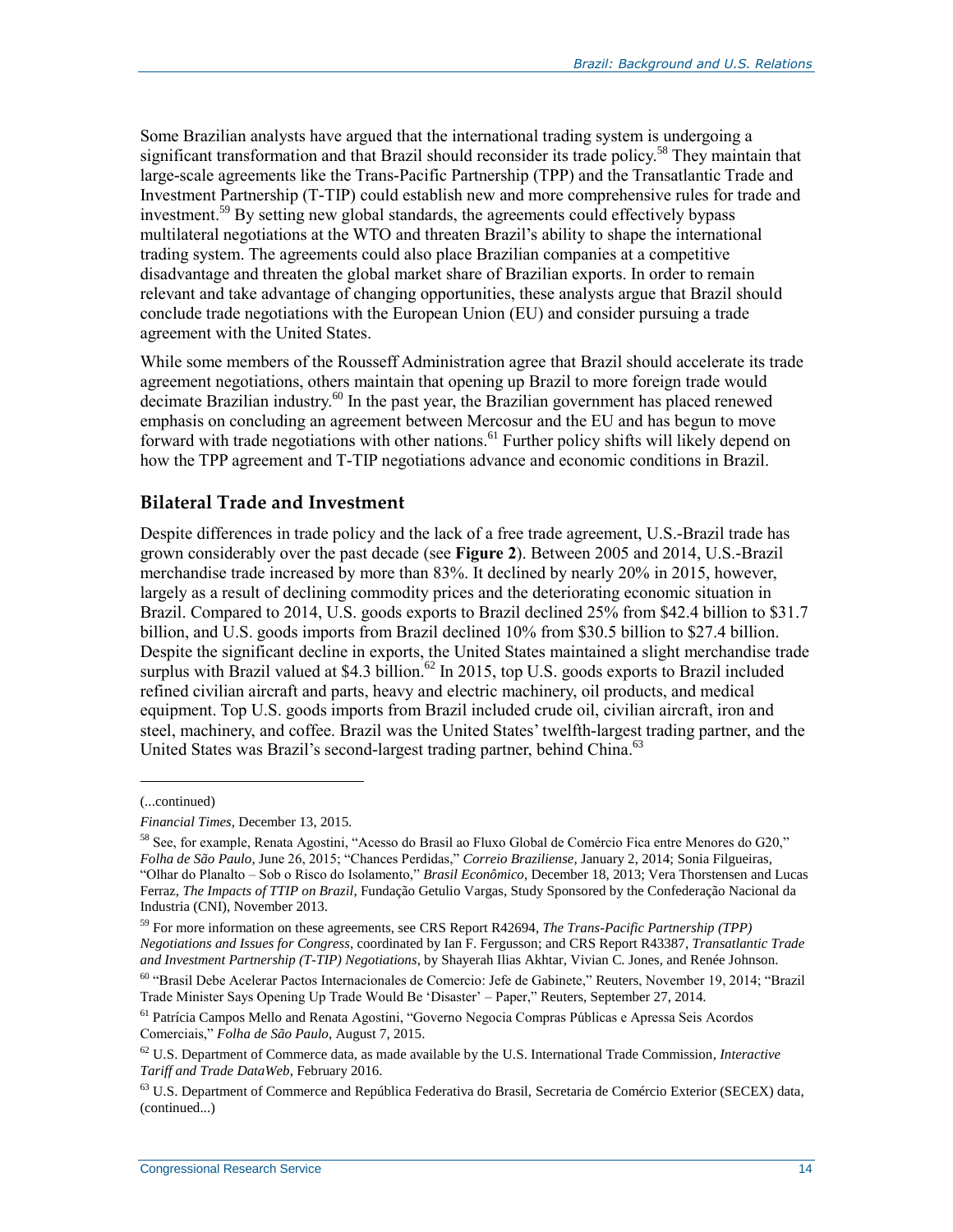<span id="page-17-0"></span>

**Figure 2. U.S. Trade with Brazil: 2004-2015**

In billions of U.S. dollars

U.S.-Brazil services trade has grown even more quickly than merchandise trade, increasing by 446% between 2004 and 2014 (the most recent year for which data are available), from \$6.7 billion to \$36.7 billion. The United States continued to run a substantial services trade surplus in 2014, valued at \$19.8 billion, as U.S. services exports to Brazil totaled \$28.2 billion and U.S. services imports from Brazil totaled \$8.4 billion. Travel, transport, telecommunications, and intellectual property charges were the top categories of U.S. services exports to Brazil while business services was the top category of U.S. imports from Brazil.<sup>64</sup> In 2014, nearly 2.3 million Brazilians visited the United States, spending an estimated \$13 billion on travel and tourism.<sup>65</sup>

Brazil benefits from the Generalized System of Preferences (GSP) program, which provides nonreciprocal, duty-free tariff treatment to certain products imported from designated developing countries. Legal authorization for the GSP program expired on July 31, 2013, but the program was reauthorized and extended through 2017 after Congress passed and the President signed into law the Trade Preferences Extension Act of 2015 (P.L. 114-27) in June 2015.<sup>66</sup> In 2012, the last full year that the GSP program was in effect, Brazil was the third-largest beneficiary. The country's duty-free imports to the United States under the GSP program were valued at \$2.3

l

**Source:** CRS presentation of U.S. Department of Commerce data. **Notes:** 2015 services trade data are not yet available.

<sup>(...</sup>continued)

as made available by *Global Trade Atlas*, February 2016.

<sup>64</sup> U.S. Department of Commerce, Bureau of Economic Analysis, "U.S. Trade in Services, by Country or Affiliation and by Type of Service," November 2015.

<sup>65</sup> U.S. Department of Commerce, International Trade Administration, National Travel and Tourism Office, *2014 Market Profile: Brazil*, June 2015, http://travel.trade.gov/outreachpages/download\_data\_table/ 2014\_Brazil\_Market\_Profile.pdf.

<sup>66</sup> For more information on GSP, see CRS Report RL33663, *Generalized System of Preferences: Overview and Issues for Congress*, by Vivian C. Jones.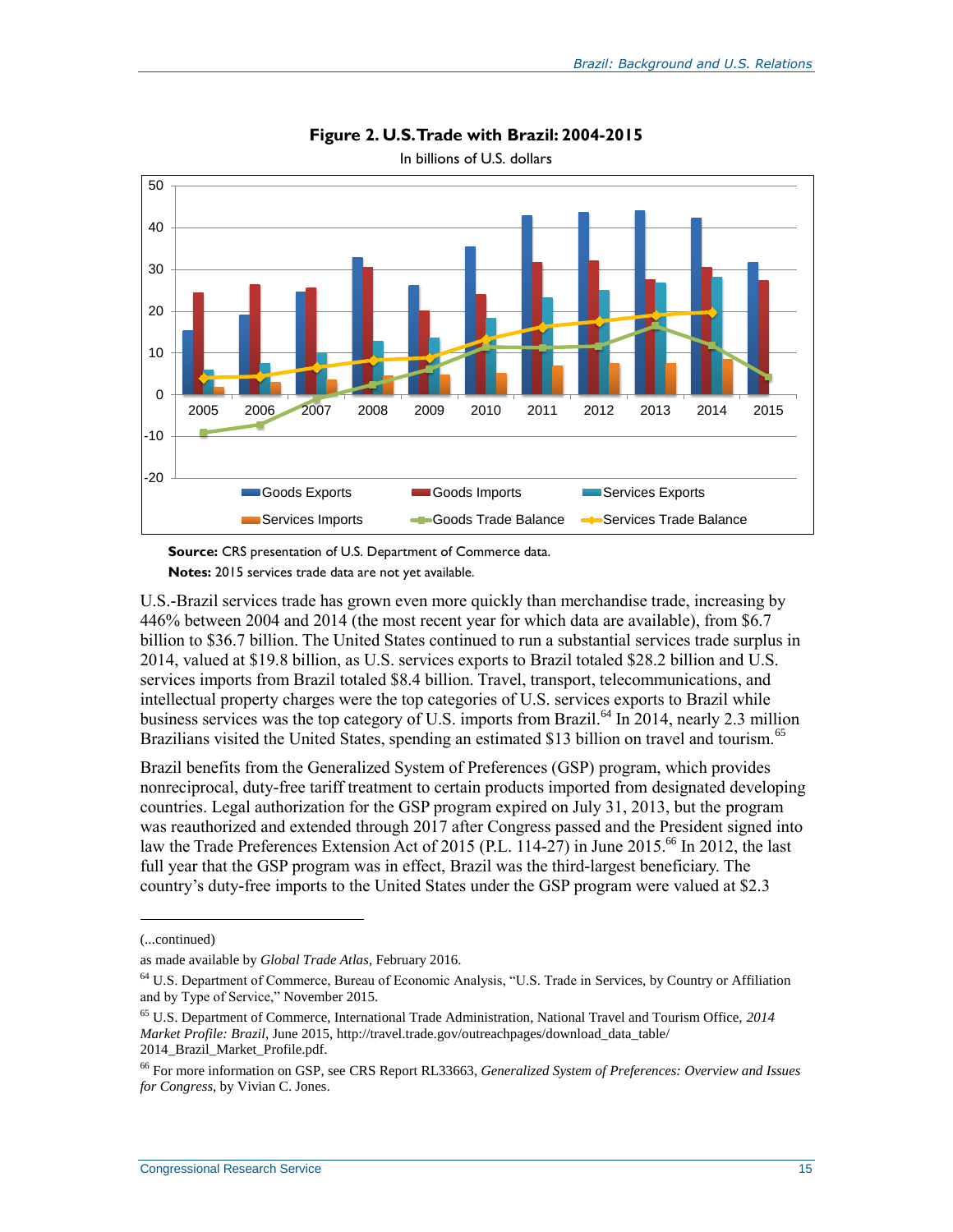billion, equivalent to about 7% of all U.S. imports from Brazil in 2012.<sup>67</sup> Some observers have questioned the inclusion of Brazil and other upper-middle-income countries in the GSP program; the European Union removed such countries from its GSP program as of 2014.<sup>68</sup>

Foreign direct investment (FDI) between the United States and Brazil currently flows mostly in one direction, toward Brazil. As of 2014 (the most recent year for which data are available), the accumulated stock of U.S. FDI in Brazil was \$70.5 billion, with significant investments in manufacturing and finance, among other sectors. The stock of Brazilian FDI in the United States totaled \$616 million in 2014.<sup>69</sup>

### <span id="page-18-0"></span>**Cotton Dispute<sup>70</sup>**

In October 2014, Brazil and the United States appeared to resolve a more than decade-long dispute over U.S. government support for cotton farmers. In 2002, Brazil went to the WTO to challenge several provisions of the U.S. cotton program. A WTO dispute settlement panel ruled in Brazil's favor in 2004, finding that certain U.S. agricultural support payments and export guarantees were inconsistent with its WTO commitments. Although Congress modified agricultural support programs in 2005, a WTO compliance panel ruled in 2007 that the U.S. actions were insufficient. Following a ruling from a WTO arbitration panel, Brazil announced in March 2010 that it intended to impose retaliatory measures against the United States worth \$829 million. This included \$591 million in higher tariffs on a range of U.S. products and \$239 million through suspension of certain intellectual property rights obligations.

The United States reached a temporary agreement with Brazil in June 2010 to avoid the WTOsanctioned retaliatory measures. Under the agreement, the United States pledged to make some short-term changes to its export credit guarantees and provide the Brazil Cotton Institute with \$147 million annually for a fund to assist Brazilian cotton farmers with technical assistance, marketing, and market research. In exchange, Brazil agreed to temporarily suspend its retaliation with the intention of reaching a permanent agreement with the United States after Congress had an opportunity to adjust the subsidy program in a reauthorization of the farm bill.<sup>71</sup>

The U.S. government stopped complying with the temporary agreement in 2013, making only a portion of the required monthly payment in September 2013 and then stopping payments altogether as of October 2013. Secretary of Agriculture Tom Vilsack reportedly asserted that the partial payment was required by budget sequestration and that he had no authority to continue making payments once the farm bill expired at the end of September 2013.<sup>72</sup> The suspension of payments led the Brazilian government to once again explore retaliatory measures.<sup>73</sup>

<sup>67</sup> U.S. Department of Commerce data, as made available by the U.S. International Trade Commission, *Interactive Tariff and Trade DataWeb*, March 2014.

<sup>68</sup> European Commission, "New GSP as of 2014," December 18, 2013.

<sup>69</sup> U.S. Department of Commerce, Bureau of Economic Analysis, "Balance of Payments and Direct Investment Position Data," November 2015.

<sup>70</sup> For more information on the cotton dispute, see, CRS Report R43336, *The WTO Brazil-U.S. Cotton Case*, by Randy Schnepf.

<sup>71</sup> Swell Chan, "U.S. and Brazil Reach Agreement on Cotton Dispute," *New York Times*, April 6, 2010; Ana Nicolaci da Costa, "Brazil Suspends Retaliation in U.S. Cotton Row," Reuters, June 17, 2010.

 $72$  William Mauldin, "U.S. to Stop Brazil Farm Payments; Sequester Will Stop Assistance Related to Cotton Dispute," *Wall Street Journal*, August 7, 2013.

<sup>73</sup> República Federativa do Brasil, Ministério do Desenvolvimento, Indústria e Comércio Exterior, Câmara de Comércio Exterior (CAMEX), *Resolução N° 105, de 18 de Dezembro de 2013.*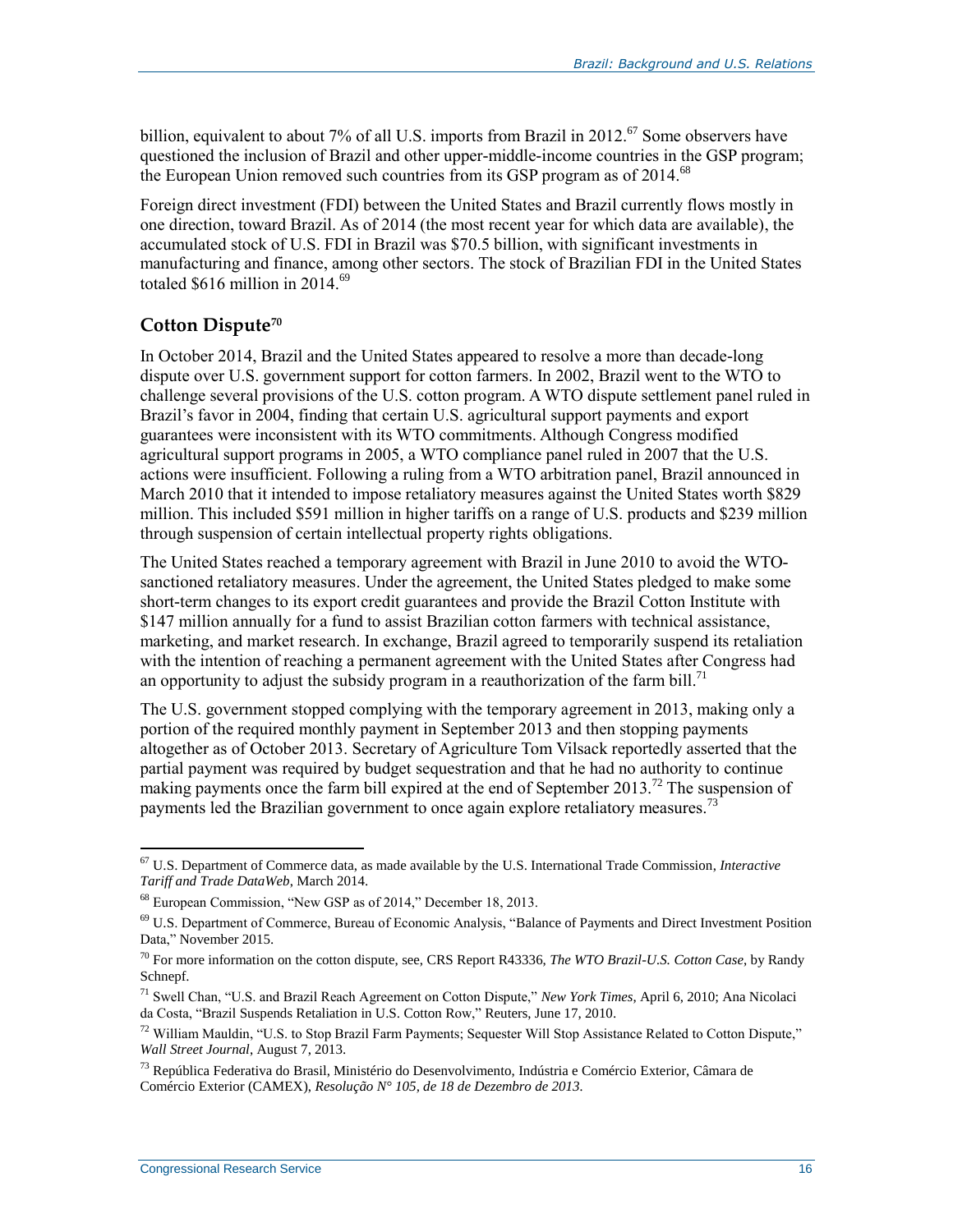In February 2014, President Obama signed into law a new farm bill (P.L. 113-79). According to the conference report accompanying the act (H.Rept. 113-333), the legislation included several substantive changes to U.S. cotton support programs and the export credit guarantee program in order to resolve the dispute with Brazil. Nevertheless, Brazil's Foreign Trade Board (*Câmara de Comércio Exterior*, CAMEX) asserted that the farm bill contained elements that would continue to distort the international cotton market, and authorized the Brazilian government to request a WTO panel to assess whether the farm bill brought the United States into compliance with previous rulings. $74$ 

Rather than requesting a new WTO compliance panel, Brazil reached a settlement with the United States. According to the memorandum of understanding signed in October 2014, the United States agreed to make a final one-time payment of \$300 million to the Brazil Cotton Institute and make some additional changes to its export credit guarantee program. In exchange, Brazil agreed not to challenge U.S. cotton support programs at the WTO prior to September 30, 2018.<sup>75</sup>

## **Energy Ties**

Energy is another important area of U.S.-Brazilian cooperation. Brazil is the world's secondlargest producer of ethanol (after the United States). It has also discovered large offshore oil deposits that have the potential to turn the country into a major oil and gas producer. President Obama and President Rousseff launched a Strategic Energy Dialogue in 2011 to facilitate greater cooperation in the development of safe, secure, and affordable energy. During their June 2015 meeting, they agreed to renew the dialogue and endorsed cooperation on biofuels; oil and natural gas; civil nuclear energy; renewable energy; and energy-related science. They also announced a joint goal of increasing the share of renewables—beyond hydropower—in the Brazilian and U.S. electricity generation mixes to 20% by 2030.<sup>76</sup>

### **Biofuels**

 $\overline{a}$ 

In response to sharp increases in global oil prices in the 1970s, the Brazilian government began a national program to promote the production and consumption of sugarcane ethanol. Today, most cars in Brazil are capable of running on pure ethanol, which is available at nearly every fueling station, or gasoline, which is required to include an  $18-27.5\%$  ethanol blend.<sup>77</sup> The Brazilian ethanol sector has struggled in recent years, however, due to poor harvests and lower demand resulting from the Brazilian government's policy of capping gasoline prices to hold down inflation. Consequently, the ethanol industry has seen lower levels of investment and production. The Brazilian government has sought to provide some relief to the ethanol industry by raising gasoline prices, increasing the ethanol blend requirement, and reducing taxes on ethanol. Nevertheless, some analysts maintain that the lack of transparency and certainty regarding how gasoline prices are determined are likely to continue to discourage investment in the industry.<sup>78</sup> In

<sup>74</sup> CAMEX, "CAMEX Autoriza Abertura de Painel na OMC sobre Legislação Agrícola Norte-Americana," February 19, 2014.

<sup>75</sup> The Memorandum of Understanding Related to the Cotton Dispute (WT/DS267) is available at http://www.ustr.gov/ sites/default/files/20141001201606893.pdf.

<sup>76</sup> White House, Office of the Press Secretary, "Joint Communique by President Barack Obama and President Dilma Rousseff," press release, June 30, 2015; and White House, Office of the Press Secretary; "Fact Sheet: The United States and Brazil – A Mature and Multi-Faceted Partnership," press release, June 30, 2015.

<sup>77</sup> "Brazil's President Signs Higher Ethanol Blend into Law," Reuters, September 25, 2014.

<sup>78</sup> Claire Casey, "Is Brazil the Energy Power of the Future (and Always Will Be)?" *Americas Quarterly* (Summer 2013).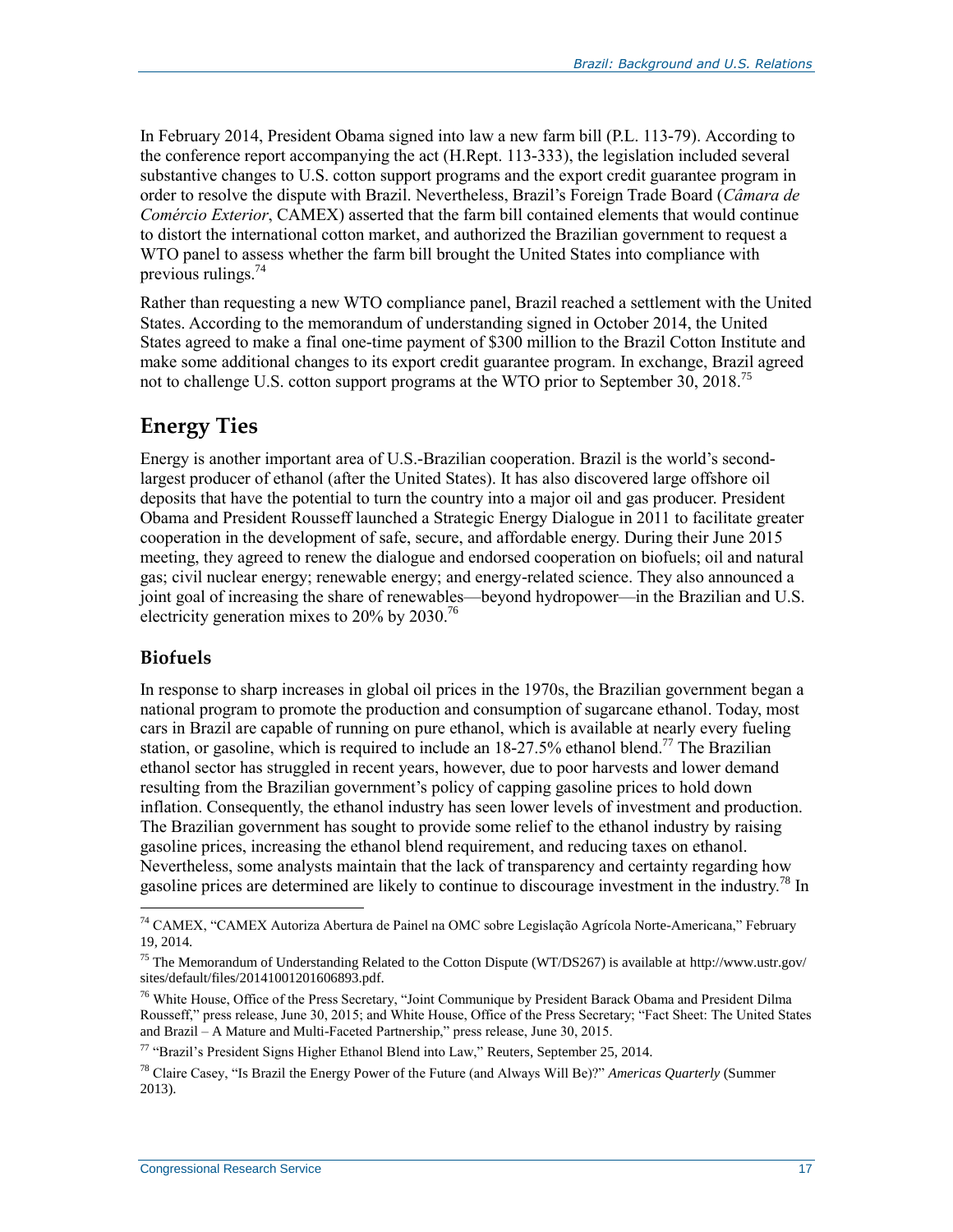2014 (the most recent year for which data are available), Brazil produced 497,000 barrels per day of ethanol, which was an increase of 3.6% compared to 2013.<sup>79</sup>

In 2007, the United States and Brazil, the world's two largest ethanol-producing and consuming countries, signed a memorandum of understanding to promote greater cooperation on ethanol and other biofuels. The agreement involves (1) technology sharing between the United States and Brazil; (2) feasibility studies and technical assistance to build domestic biofuels industries in third countries; and  $(3)$  multilateral efforts to advance the global development of biofuels.<sup>80</sup>

Since then, the United States and Brazil have moved forward on all three facets of the agreement. Bilaterally, the U.S. and Brazilian governments have attempted to improve methods for modeling the sustainability of biofuels, including their effects on greenhouse gas emissions and land use, and have exchanged information on how to maximize fuel economy in flex-fuel vehicles. They are also coordinating efforts to develop sustainable aviation biofuels. At the same time, the U.S. and Brazilian governments are working together to provide joint technical assistance designed to strengthen policy frameworks, implement blending laws, and develop domestic production capabilities in countries such as the Dominican Republic, El Salvador, Guatemala, Haiti, Honduras, Jamaica, and Senegal. Multilaterally, the United States and Brazil have worked with other members of the Global Bioenergy Partnership (GBEP) to promote the sustainable production and use of modern bioenergy.<sup>81</sup>

In addition to these efforts, the United States and Brazil have taken steps to liberalize trade in ethanol. The Brazilian government has issued multiple resolutions to provide duty-free treatment for imported ethanol, most recently extending such treatment until December 31, 2021.<sup>82</sup> Similarly, the U.S. Congress allowed a 54-cent-per-gallon duty on imported ethanol to expire at the end of 2011. Prior to its expiration, the duty served as a significant barrier to direct imports of Brazilian ethanol in most years.<sup>83</sup> Nevertheless, total bilateral ethanol trade has declined since then, falling from 33,000 barrels per day in 2011 to 10,000 barrels per day in 2014 (the most recent year for which data are available). In 2014, the United States exported 7,000 barrels per day of fuel ethanol to Brazil and imported 3,000 barrels per day from Brazil.<sup>84</sup>

#### **Oil**

 $\overline{a}$ 

Since 2007, Brazil has discovered substantial new offshore oil fields that have the potential to turn the country into one of the top five oil and gas producers in the world. <sup>85</sup> The new discoveries are so-called "pre-salt" reserves, located beneath layers of rock and salt more than 18,000 feet

<sup>79</sup> Agência Nacional do Petróleo, Gás Natural e Biocombustíveis (ANP), *Oil, Natural Gas and Biofuels Statistical Yearbook 2015*, July 2015.

<sup>80</sup> U.S. Department of State, Office of the Spokesman, "Memorandum of Understanding Between the United States and Brazil to Advance Cooperation on Biofuels," March 9, 2007, http://www.state.gov/p/wha/rls/158654.htm.

<sup>&</sup>lt;sup>81</sup> White House, Office of the Press Secretary, "Fact Sheet: The U.S.-Brazil Strategic Energy Dialogue," April 9, 2012.

<sup>82</sup> Ministério do Desenvolvimiento, Indústria e Comércio Exterior, Câmara de Comércio Exterior (CAMEX), *Resolução N° 92, de 24 de Septembro de 2015*.

<sup>83</sup> Although some Brazilian ethanol was allowed to enter the United States duty-free after being reprocessed in Caribbean Basin Initiative (CBI) countries, such imports could only account for up to 7% of the U.S. ethanol market. A 2.5% ad valorem tariff on ethanol imports to the United States remains in place permanently unless the Harmonized Tariff Schedule code is changed.

<sup>84</sup> U.S. Energy Information Administration (EIA), "Petroleum & Other Liquids: Data," May 28, 2015.

<sup>85</sup> Mark S. Langevin, *Brazil's Hydrocarbon Bonanza: Can the State Manage Pre-Salt Production for National Development and Geopolitical Power?* Brazil-Works, discussion paper, May 2012.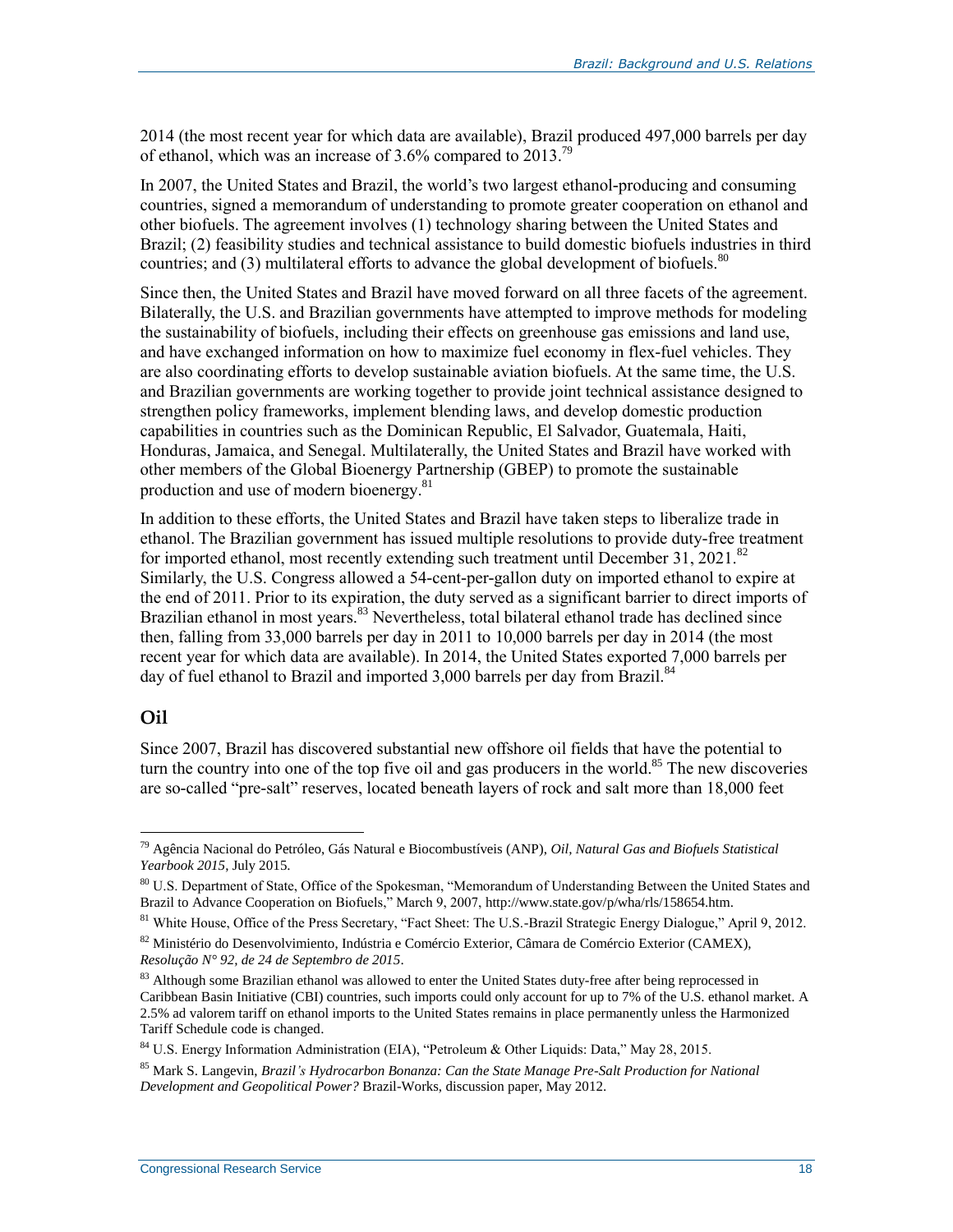below the ocean surface.<sup>86</sup> In 2014 (the most recent year for which data are available), Brazil's proven oil reserves stood at 16.2 billion barrels (equivalent to 1% of global reserves), and Brazilian oil production reached 2.3 million barrels per day (equivalent to 2.9% of global production).<sup>87</sup>

In 2010, the Brazilian Congress approved a new regulatory framework for developing the approximately 70% of pre-salt reserves that had not already been auctioned off.<sup>88</sup> The new framework increased the role of the Brazilian government and was designed to ensure that the country's resources would be used to fuel long-term economic and social development. Among other provisions, the framework established state-owned Petrobras as the sole operator for all new offshore projects; replaced the existing concessionary model with a production sharing regime; guaranteed Petrobras a minimum 30% stake in all joint ventures; created a public company— Petrosal—to manage the development of the offshore reserves; increased local content requirements; and created a new social fund overseen by the Brazilian Congress to direct offshore revenues toward four key areas: education, infrastructure, science and technology, and poverty reduction.<sup>89</sup> The Brazilian Congress continued to debate legislation regarding the distribution of oil royalties until 2013.

The delay in approving the new regulatory framework and royalty distribution law prevented Brazil's National Agency of Petroleum, Natural Gas, and Biofuels (*Agência Nacional do Petróleo, Gás Natural e Biocombustíveis*, ANP) from auctioning new concessions for nearly five years. As a result, oil production did not increase as quickly as originally predicted and actually declined from 2011-2013. The ANP held its first auction of pre-salt concessions under the new regulatory framework in 2013. While it reportedly had expected more than 40 companies to participate, only 11 companies signed up for the auction, and a consortium of five companies (Petrobras, Royal Dutch Shell, Total, China National Petroleum Corporation, and China National Offshore Oil Corporation) was the sole bidder. $90$ 

Many energy analysts maintain that Brazil needs to modify its regulatory framework in order to attract the investment necessary to develop its reserves and accelerate production. Brazil's energy minister and some Petrobras officials agree with that assessment and have called for changes, such as loosening local content requirements and reversing the requirement that Petrobras hold a 30% minimum stake in all projects. Ongoing corruption investigations and the steep decline in the price of oil have taken a toll on Petrobras, which announced in January 2016 that it is cutting its planned investments for 2015-2019 by nearly 25%.<sup>91</sup> This has led to a renewed focus on regulatory changes that would allow foreign companies to play a larger role in developing Brazil's offshore resources. While the Brazilian Congress has begun considering potential changes, President Rousseff has voiced opposition to such reforms.<sup>92</sup>

<sup>86</sup> EIA, *Country Analysis Briefs: Brazil*, December 29, 2014, http://www.eia.gov/beta/international/analysis\_includes/ countries\_long/Brazil/brazil.pdf.

<sup>87</sup> BP, *BP Statistical Review of World Energy*, June 2015, p. 6, http://www.bp.com/content/dam/bp/pdf/Energyeconomics/statistical-review-2015/bp-statistical-review-of-world-energy-2015-full-report.pdf.

<sup>88</sup> Langevin, 2012, op. cit.

<sup>89</sup> "Brazil Congress Passes Oil Industry Overhaul," Reuters, December 1, 2010; "The Impact of Pre-Salt: A Long-Term Perspective," *Oxford Analytica*, May 2010.

<sup>90</sup> "Weak Libra Interest Rounds Out a Rough Week for Brazil's Rousseff," *Latin News Daily*, September 20, 2013; "Brazil's Oil Revolution Gets Off to a Slippery Start," *Latin News Daily*, October 22, 2013.

<sup>91</sup> "Brazil: Petrobras Slashes Investment Programme," *Latin News Daily*, January 13, 2016.

<sup>&</sup>lt;sup>92</sup> Paul Kiernan, "Brazilian President Stands by Oil Rules; Energy Minister, Petrobras Favor Loosening Regulations, But Rousseff Pushes Back," *Wall Street Journal*, May 14, 2015.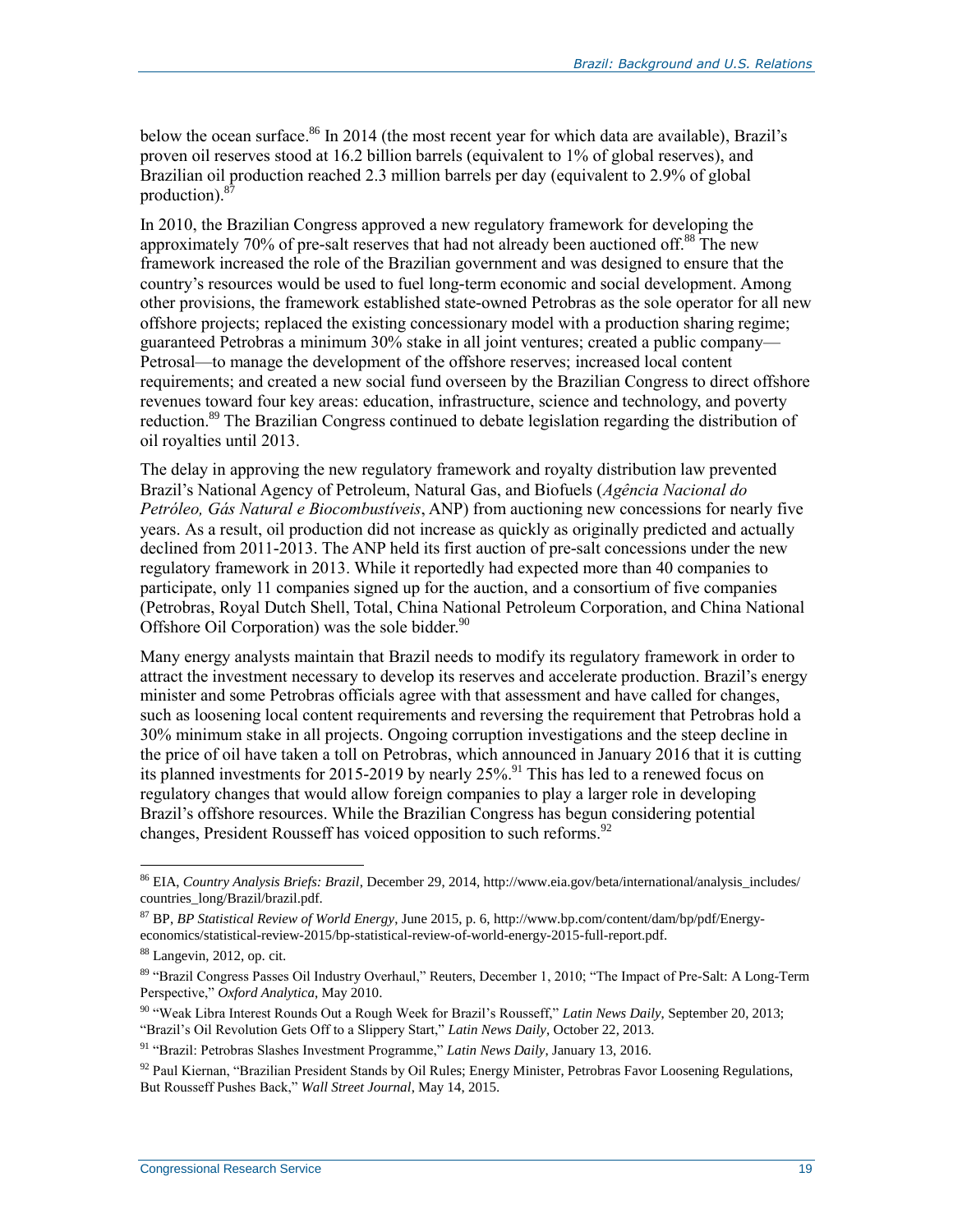U.S.-Brazilian oil trade has expanded significantly over the past decade (see **[Figure 3](#page-22-0)**). U.S. crude oil imports from Brazil grew rapidly from 51,000 barrels per day in 2004 to 295,000 barrels per day in 2009. They have declined since then, however, as U.S. consumption has fallen and U.S. domestic production has increased. In 2014, the United States imported 145,000 barrels per day of crude oil from Brazil, which was equivalent to about 2% of total U.S. crude imports. U.S. exports of refined products to Brazil have also grown quickly, increasing nearly 700% from 27,000 barrels per day in 2004 to 215,000 barrels per day in 2014. As a result, U.S. refined product exports to Brazil have exceeded U.S. crude imports from Brazil for the past two years.<sup>93</sup> Brazil has been forced to increasingly rely on imports as its consumption has grown more quickly than its production and refinery capacity. Some energy analysts expect this trend to continue until at least 2017, when two new Brazilian refineries are scheduled to begin operations.<sup>94</sup>

<span id="page-22-0"></span>

**Figure 3. U.S. Oil Trade with Brazil: 2004-2014**

**Source:** CRS presentation of U.S. Energy Information Administration (EIA) data.

## **Security Cooperation**

Although U.S.-Brazilian cooperation on security issues has traditionally been limited, law enforcement and military ties have increased over the past decade. Areas of coordination include counternarcotics, counterterrorism, and defense.

 $93$  EIA, "Petroleum & Other Liquids: Data," May 28, 2015.

<sup>94</sup> Jeb Blount, "Analysis: Petrobras Fuel Woes Make Brazil Dependent on U.S., India," Reuters, January 22, 2014.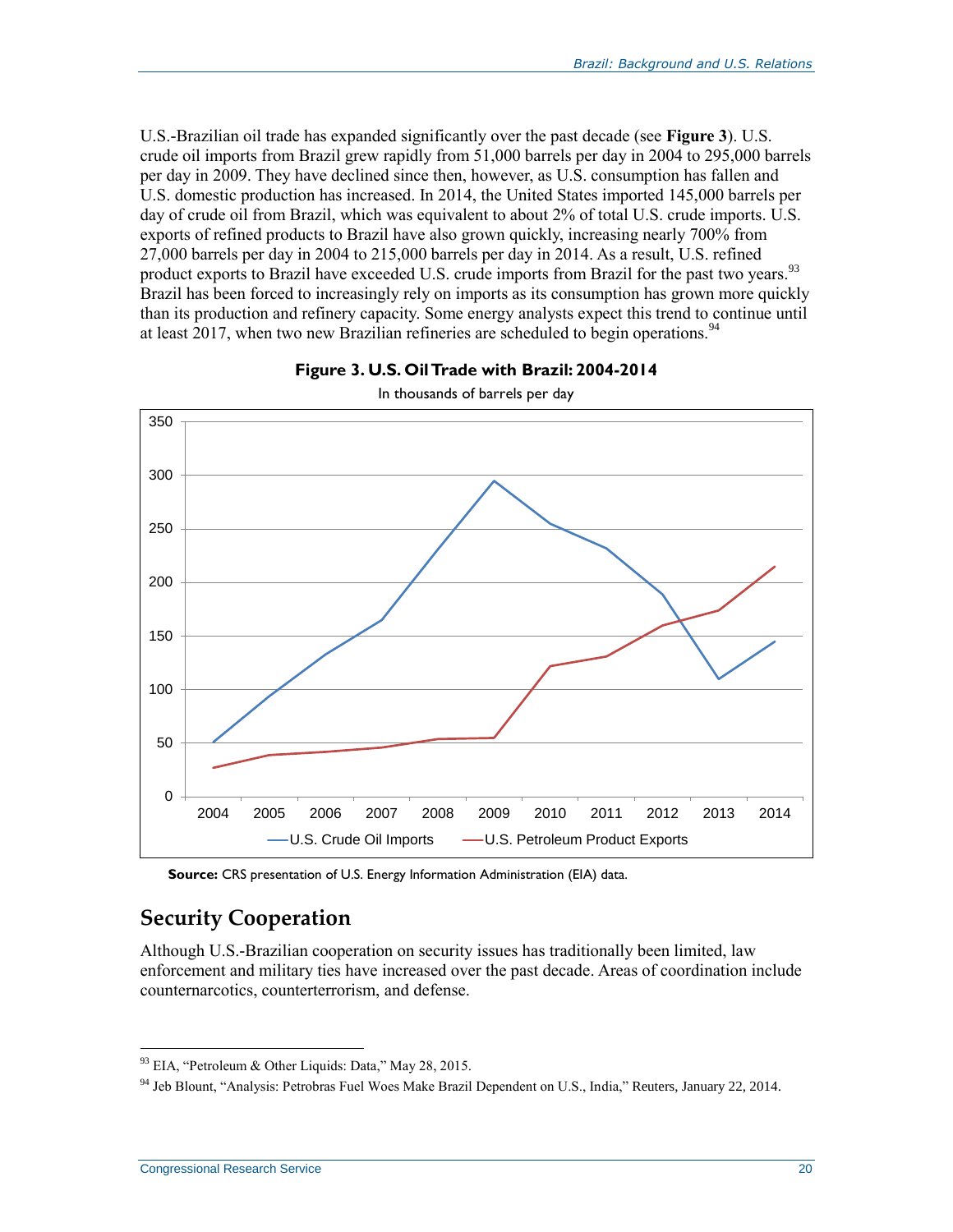#### **Counternarcotics**

Brazil is not a major drug-producing country, but it is the world's second-largest consumer of cocaine hydrochloride and likely the world's largest consumer of cocaine-based products. It also serves as a transit point for illicit drugs destined for Europe.<sup>95</sup> Security analysts contend that organized crime in Brazil has increased in scope and scale over the past decade as the drug trade has expanded. Some of the country's large, well-organized, and heavily armed criminal groups, such as the Red Command (*Comando Vermelho*, CV) and the First Capital Command (*Primeiro Comando da Capital*, PCC), have reportedly begun to operate transnationally, eliminating intermediaries in order to control cross-border trafficking.<sup>96</sup>

In recognition of these challenges, Brazil has taken several steps to improve its antidrug efforts. In 2004, it implemented an air bridge denial program, which authorizes lethal force for air interdiction, and in 2006, Brazil passed an antidrug law that prohibits and penalizes the cultivation and trafficking of illicit drugs. Brazil has also sought to improve security along the 15,719-kilometer border that it shares with 10 nations, including the region's cocaine producers— Bolivia, Colombia, and Peru. Under its Strategic Border Plan, introduced in 2011, the Brazilian government has deployed inter-agency resources, including unmanned aerial vehicles (UAVs), to monitor illicit activity in high-risk locations along its borders and in the remote Amazon region. It has also signed agreements and carried out joint operations with neighboring countries. In 2014, Brazilian authorities reportedly seized 25.6 metric tons of cocaine and 159.6 metric tons of marijuana.<sup>97</sup>

In 2008, the U.S. and Brazilian governments signed a memorandum of understanding designed to enhance the capacity of Brazilian authorities to combat drug trafficking and reduce domestic drug demand. To these ends, the United States provided training to Brazilian law enforcement on topics such as investigative techniques and money laundering and provided support to nongovernmental organizations creating anti-drug community coalitions in  $2014.^{98}$  U.S. counternarcotics assistance to Brazil amounted to \$3.5 million in FY2012, \$1.9 million in FY2013, and \$15,000 in FY2014.<sup>99</sup> The Obama Administration did not request any counternarcotics assistance for Brazil in FY2015, FY2016, or FY2017.

#### **Counterterrorism<sup>100</sup>**

According to the State Department's *Country Reports on Terrorism*, there are no confirmed operational cells of al Qaeda or Hezbollah in the Western Hemisphere, but ideological sympathizers provide financial and moral support to those and other terrorist groups in the Middle

<sup>95</sup> U.S. Department of State, Bureau of International Narcotics and Law Enforcement Affairs, *2015 International Narcotics Control Strategy Report (INCSR), Volume I: Drug and Chemical Control*, March 18, 2015, http://www.state.gov/j/inl/rls/nrcrpt/2015/vol1/238949.htm.

<sup>96</sup> Robert Muggah and Guztavo Diniz, *Securing the Border: Brazil's "South America First" Approach to Transnational Organized Crime*, Igarapé Institute, Strategic Paper 5, October 2013, http://pt.igarape.org.br/wp-content/uploads/2013/ 10/SP\_05\_EN\_Securing-the-border\_7th\_oct.pdf.

<sup>97</sup> *INCSR*, 2015, op. cit.

<sup>98</sup> Ibid.

<sup>99</sup> U.S. Department of State, USAID, and U.S. Department of Defense data as presented by the *Foreign Assistance Dashboard*, accessed August 2015.

<sup>100</sup> For more information on terrorism concerns in Latin America, see CRS Report RS21049, *Latin America: Terrorism Issues*, by Mark P. Sullivan and June S. Beittel.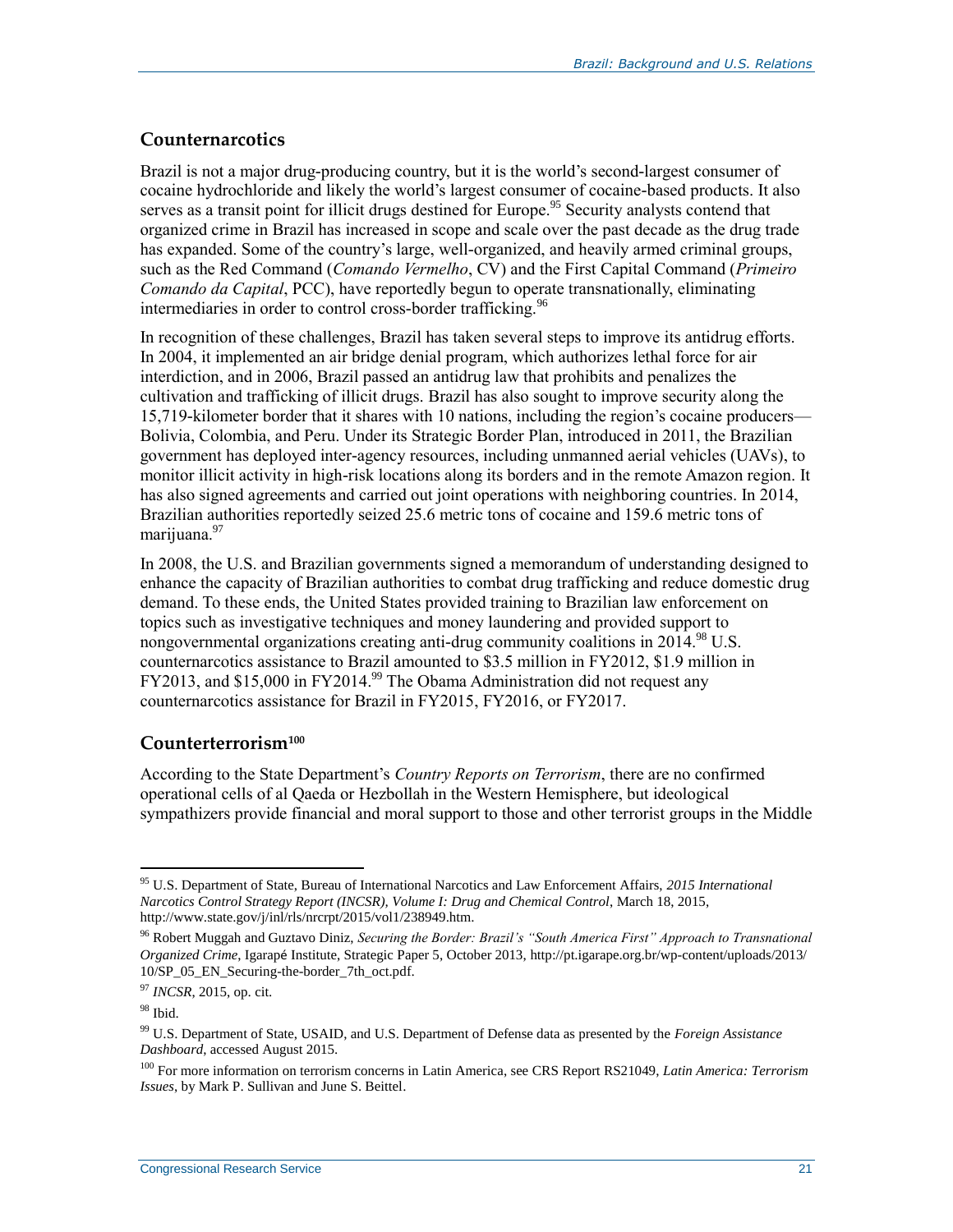East and South Asia.<sup>101</sup> In 2010, for example, the U.S. Treasury Department sanctioned Hezbollah's chief representative in South America, Bilal Mohsen Wehbe, for transferring funds collected in Brazil to Hezbollah in Lebanon. According to the Treasury Department, Wehbe and an associate raised more than \$500,000 from Lebanese businessmen in the tri-border area of Argentina, Brazil, and Paraguay following the 2006 conflict between Israel and Hezbollah. Wehbe also reportedly had overseen Hezbollah's counterintelligence activity in the tri-border area and had worked for the office of Iranian Supreme Leader Ayatollah Ali Khamene'i.<sup>102</sup>

The U.S. government has worked with Brazil to address concerns about the tri-border area and strengthen the country's counterterrorism capabilities. The countries of the tri-border area and the United States created the "3+1 Group on Tri-Border Area Security" in 2002, and the group built a Joint Intelligence Center to combat trans-border criminal organizations in 2007. Within Brazil, the United States has supported efforts to implement the Container Security Initiative (CSI) at the port of Santos, and U.S. agencies have trained Brazilian airline employees on identifying fraudulent documents. U.S. authorities also have provided training to officials from each of the three Brazilian law enforcement agencies with counterterrorism responsibilities on topics such as infrastructure security, crisis incident management, and digital network security. These training programs are designed to enhance the Brazilian government's investigative capabilities and support efforts to prevent terrorist attacks at the 2016 Summer Olympic Games.<sup>103</sup>

The State Department's *Country Reports on Terrorism* for 2014 recognized the Brazilian government's continued support for counterterrorism-related activities, including pursuing investigative leads provided by the U.S. government regarding terrorist suspects. Brazil lacks antiterrorism legislation, however, which reportedly hinders prosecutions of potential terrorists. 104 Like many other Latin American nations, Brazil has been reluctant to adopt specific antiterrorism legislation as a result of the difficulty of defining terrorism in a way that does not include the actions of social movements and other groups whose actions of political dissent were condemned as "terrorism" by repressive military regimes in the past. Nevertheless, both houses of Brazil's Congress passed bills in 2015 that would define terrorism and make terrorism, terrorist financing, and the intent to commit terrorism autonomous offenses. The Brazilian Congress is currently reconciling the differences between the bills and is expected to enact the legislation in early 2016. 105

#### <span id="page-24-0"></span>**Defense**

U.S.-Brazil military cooperation has increased significantly in recent years. In the aftermath of a massive January 2010 earthquake in Haiti, U.S. and Brazilian military forces engaged in their largest combined operations since World War II, when the 25,000-strong Brazilian Expeditionary Force was dispatched to Italy and fought as a division within the United States Fifth Army. Later in 2010, the U.S. and Brazilian governments signed a Defense Cooperation Agreement designed to promote cooperation in areas such as research and development, technology security, and

<sup>101</sup> U.S. Department of State, Office of the Coordinator for Counterterrorism, *Country Reports on Terrorism 2014*, April 2015, http://www.state.gov/j/ct/rls/crt/2014/239409.htm.

<sup>&</sup>lt;sup>102</sup> U.S. Department of the Treasury, "Treasury Targets Hizballah Financial Network," press release, December 9, 2010.

<sup>103</sup> U.S. Department of State, Office of the Coordinator for Counterterrorism, *Country Reports on Terrorism 2014*, April 2015.

 $104$  Ibid.

<sup>105</sup> Matias Spektor, "Brasil Contra o Terror," *Folha de São Paulo*, February 4, 2016.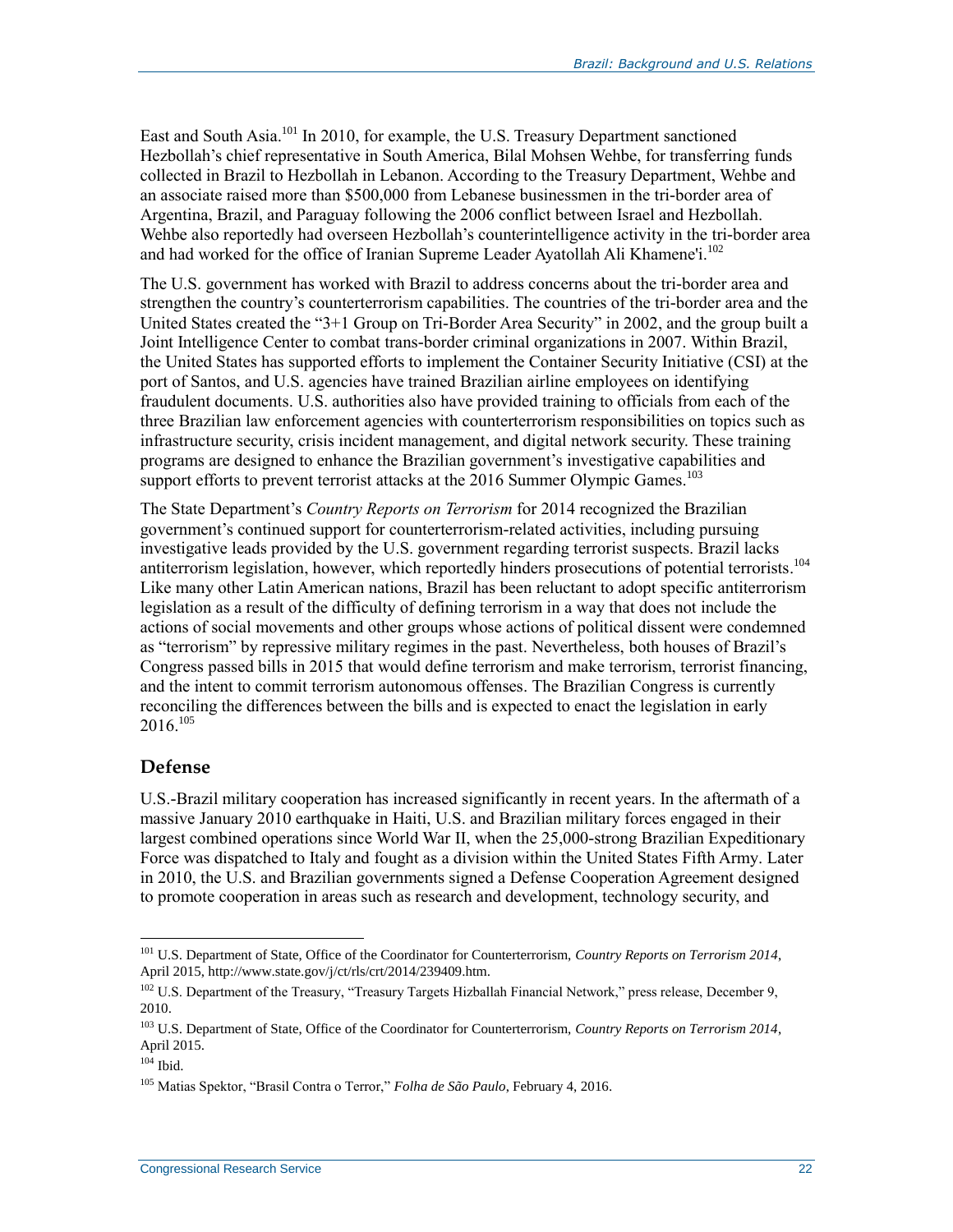acquisition of defense products and services, and a General Security of Military Information Agreement designed to facilitate the sharing of classified defense and military information.<sup>106</sup> In an effort to elevate defense ties further, President Rousseff joined with President Obama in 2012 to launch a presidential-level Defense Cooperation Dialogue. While the cooling of bilateral relations in the aftermath of the NSA revelations affected U.S.-Brazilian defense ties, military-tomilitary cooperation at the operational and tactical levels reportedly remained strong.<sup>107</sup> The Defense Cooperation Agreement and the General Security of Military Information Agreement, which had been awaiting approval from Brazil's Congress since 2010, were adopted and entered into force in June 2015 prior to President Rousseff's trip to the United States.

As previously noted, the United States provides security assistance, including military training, to Brazil. This assistance is designed to strengthen military-to-military relationships, increase the professionalization of Brazilian forces, and enhance Brazil's capacity to assume a larger role in peacekeeping operations and in combating terrorism. The U.S. Department of Defense and the U.S. Department of State provided nearly \$2 million in military training assistance to about 110 Brazilians in FY2014. The Brazilian government paid for another 124 Brazilians to receive over \$8 million in U.S. training through the Foreign Military Sales (FMS) program. In FY2015, the State and Defense Departments planned to provide \$662,000 in military training assistance to about 50 Brazilians. They planned to train 72 more Brazilians with \$1.5 million in Brazilian funding through the FMS program. 108

## **Promotion of Racial Equality**

While Brazilians have experienced significant improvements in economic and social conditions over the past 15 years, racial disparities persist. Afro-Brazilians, who comprise about half of the Brazilian population, $109$  account for less than 25% of Brazilians that have completed postsecondary degrees and 17% of Brazilians that have completed graduate degrees.<sup>110</sup> In 2010, the median income of Afro-Brazilians was 64% of the median income of white Brazilians.<sup>111</sup> Even after controlling for education, occupation, and location, white Brazilians reportedly receive higher wages than Afro-Brazilians.<sup>112</sup> Moreover, Afro-Brazilians are disproportionately the victims of Brazil's high levels of crime and violence. In 2010, the homicide rate for Afro-Brazilians was 36.5 per 100,000—nearly two and a half times the rate of other Brazilians.<sup>113</sup>

In order to reduce racial disparities, the Brazilian government has enacted a series of antidiscrimination and affirmative action measures. Brazil became the first Latin American

<sup>&</sup>lt;sup>106</sup> U.S. Department of Defense, Office of the Secretary of Defense, "Fact Sheet: U.S.-Brazil Defense Cooperation," March 14, 2011.

<sup>107</sup> General John F. Kelly, Commander, United States Southern Command, *Posture Statement Before the 113th Congress House Armed Services Committee*, February 26, 2014, p. 21, http://www.southcom.mil/newsroom/ Documents/2014\_SOUTHCOM\_Posture\_Statement\_HASC\_FINAL\_PDF.pdf.

<sup>108</sup> U.S. Department of Defense and U.S. Department of State, *Foreign Military Training, Fiscal Years 2014 and 2015*, *Volume I*, 2015, October 30, 2014, http://www.state.gov/documents/organization/243026.pdf.

<sup>109</sup> According to Brazil's 2010 census, 43.1% of Brazilians self-identify as *pardo* ("mixed race*"*) and 7.6% self-identify as *preto* ("black"). IBGE, *Censo Demográfico 2010*, November 2011.

<sup>110</sup> Tatiana Dias Silva and Fernanda Lira Goes, *Igualdade Racial no Brasil: Reflexões no Ano Internacional dos Afrodescendentes*, Instituto de Pesquisa Econômica Aplicada (IPEA), Rio de Janeiro, 2013, p. 20.

<sup>111</sup> IBGE, 2011, op. cit.

<sup>112</sup> Dias & Goes, 2013, op. cit., p. 21.

<sup>113</sup> Daniel R. C. Cerqueira and Rodrigo Leandro de Moura, *Vidas Perdidas e Racismo no Brasil*, IPEA, Nota Técnica N° 10, Brasília, November 2013, p. 6.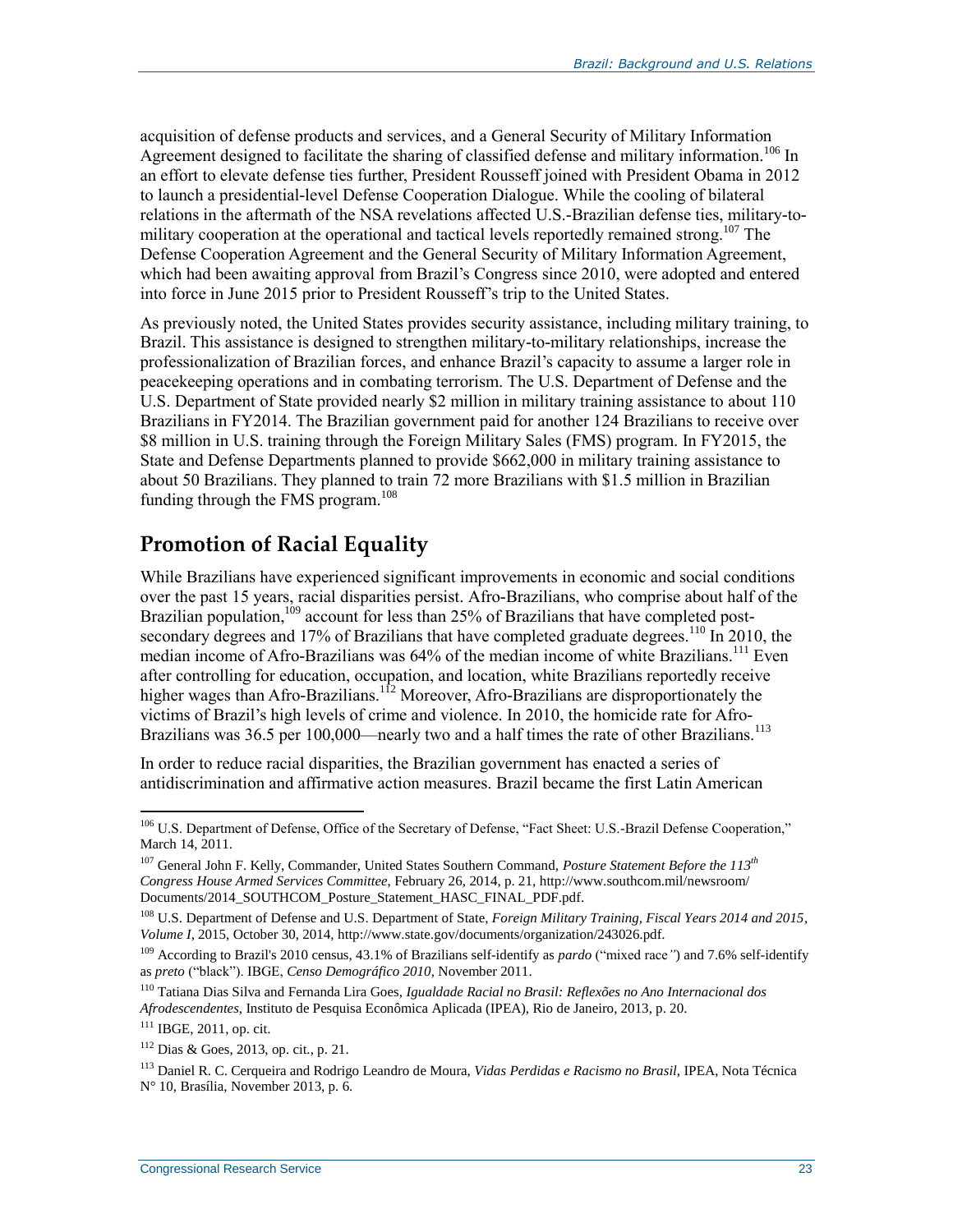country to endorse racial quotas in government service in 2002, and became the first country in the world to establish a special secretariat with a ministerial rank to manage racial equity promotion policies in 2003. In 2010, Brazil enacted the Statute of Racial Equality, which offered tax incentives for businesses that undertake racial inclusion, called on the government to adopt affirmative action programs, and reaffirmed that African and Afro-Brazilian history should be taught in all elementary and middle schools, among other provisions. In 2012, Brazil adopted a law that required federal universities to reserve half of their admissions spots for students who are Afro-Brazilian, indigenous, or graduates of public high schools (which tend to serve the poorest students). The law gradually increased the admissions spots required to be reserved from 12.5% in 2013 to 50% this year (2016), with half of the reserved spots set aside for low-income students of all races with the highest grades and the other half divided in accordance with the racial makeup of each state.<sup>114</sup> More recently, President Rousseff enacted a law in 2014 that reserved 20% of jobs in the Brazilian executive branch and state-owned enterprises for Afro-Brazilians.<sup>115</sup> Although race-based affirmative action policies are controversial among some sectors of the Brazilian population,<sup>116</sup> they have been upheld as constitutional by the Brazilian Supreme Court.

In March 2008, Brazil and the United States signed an agreement known as the United States-Brazil Joint Action Plan to Eliminate Racial and Ethnic Discrimination and Promote Equality. The initiative recognizes that Brazil and the United States are multi-ethnic, multi-racial democracies, and seeks to promote equality of opportunity for the members of all racial and ethnic communities. To that end, Brazil and the United States share best practices through activities such as training programs, workshops, technical expert exchanges, scholarships, and public-private partnerships.<sup>117</sup> The initiative has focused on expanding access to education for students of African descent, eliminating racial health disparities, mitigating environmental impacts in communities of African descent, addressing challenges in criminal justice systems, and guaranteeing equal access to economic opportunities.<sup>118</sup> Congress recommended providing resources to continue and strengthen the initiative in FY2015 according to H.Rept. 113-499, which is considered part of the explanatory statement accompanying the Consolidated and Further Continuing Appropriations Act, 2015 (P.L. 113-235). Congress did not specifically address the initiative in the FY2016 omnibus appropriations bill.

## <span id="page-26-0"></span>**Amazon Conservation**

 $\overline{a}$ 

The Amazon Basin is estimated to span more than 6.8 million square kilometers. It produces about 20% of the world's fresh water discharge and contains the largest remaining rainforest on Earth.<sup>119</sup> In addition to supporting significant biological diversity, the Amazon Rainforest is a global sink for carbon emissions and an important asset in the mitigation of climate change. The

<sup>114</sup> Simon Romero, "Brazil Enacts Affirmative Action Law for Universities," *New York Times*, August 30, 2012; "Rousseff Decrees Affirmative Action," *Latin News Daily*, October 16, 2012.

<sup>115</sup> "Brazil Enacts 20 Percent Quotas for Blacks in Federal Jobs," Agence France Presse, June 9, 2014.

<sup>116</sup> See, for example, Diogo Schelp, "Queremos Dividir o Brasil como na Foto?" *Veja*, September 2, 2009; and Julia Carvalho, "O Grande Erro das Cotas," *Veja*, August 29, 2012.

<sup>117</sup> U.S. Department of State, Bureau of Western Hemisphere Affairs, "U.S.-Brazil Joint Action Plan Promotes Racial and Ethnic Equality," April 11, 2012.

<sup>&</sup>lt;sup>118</sup> U.S. Department of State, Office of the Spokesperson, "Steering Group Meeting of the U.S.-Brazil Joint Action Plan to Eliminate Racial and Ethnic Discrimination and Promote Equality," media note, July 17, 2013.

<sup>119</sup> United Nations Environment Programme (UNEP), *Global International Waters Assessment: Amazon Basin*, GIWA Regional Assessment 40b, Kalmar, Sweden, 2004, http://www.unep.org/dewa/giwa/areas/reports/r40b/ giwa\_regional\_assessment\_40b.pdf.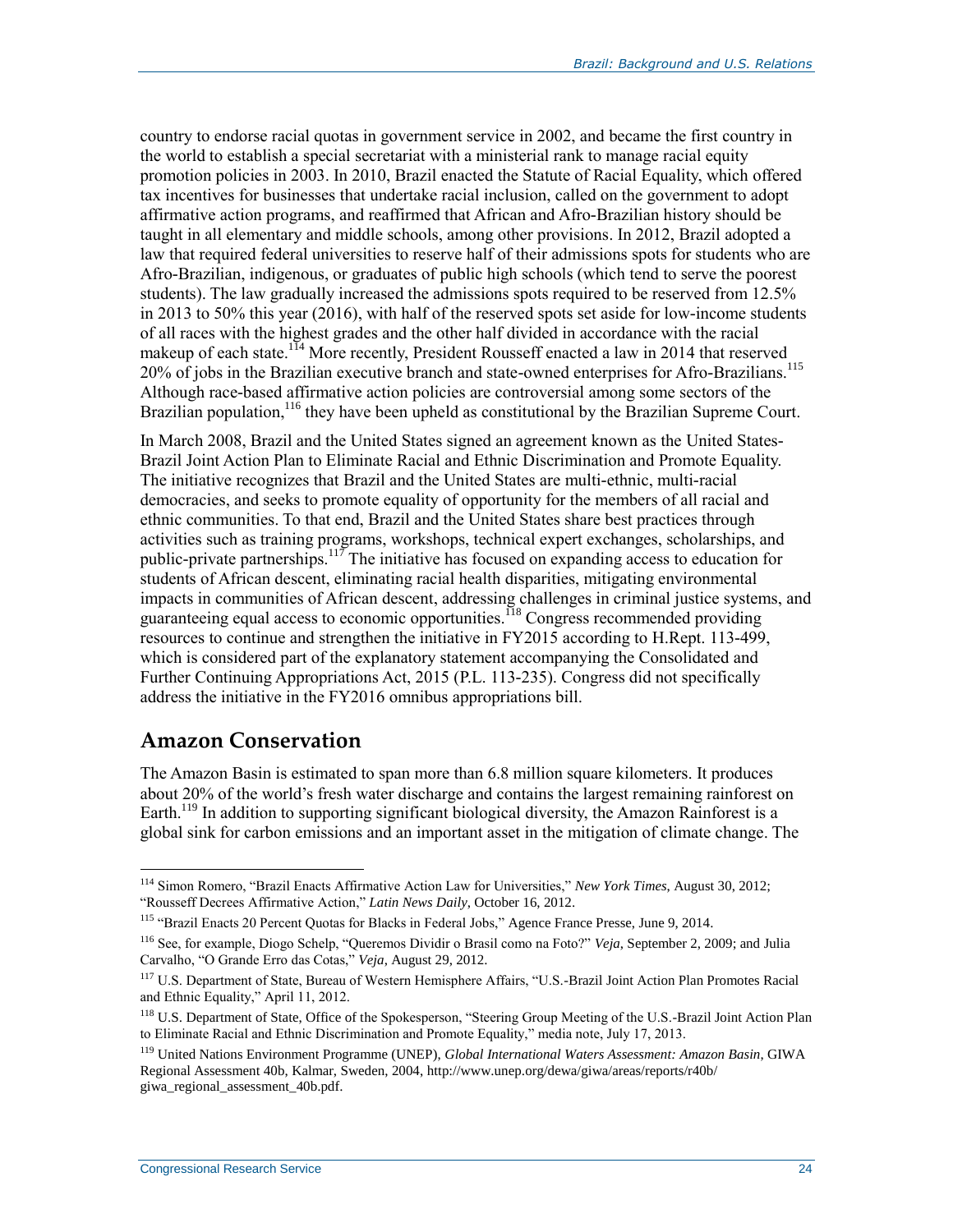forest biomass is estimated to hold about 100 billion tons of carbon, which is equivalent to more than 10 years of global fossil fuel emissions. $120$ 

About 69% of the Amazon Basin, which is shared by seven nations,<sup>121</sup> lies within Brazil.<sup>122</sup> The Brazilian Amazon was largely undeveloped until the 1960s, when the military government began subsidizing the settlement and development of the region as a matter of national security. Partially as a result of these incentives, the human population grew from 6 million in 1960 to 25 million in 2010. Forest cover in the Brazilian Amazon has declined to about 80% of its original area as a result of settlements, roads, logging, farming, and other activities in the region.<sup>123</sup>

Recognizing that continued destruction of the Amazon Rainforest is damaging to Brazil's global image and could threaten hydroelectricity generation and agricultural production,  $^{124}$  the Brazilian government has implemented a series of policies designed to slow deforestation. In 2002, for example, it created the Amazon Protected Areas Program, which now includes some 600,000 square kilometers of forest.<sup>125</sup> Likewise, the Brazilian government adopted a plan to reduce the rate of Amazon deforestation by 80%—based on the 1996-2005 average—to 3,925 square kilometers per year by 2020. To meet this target, the Brazilian government has increased surveillance and financed sustainable development projects.<sup>126</sup> Brazil appears to be on track to achieve its goal, as annual deforestation has fallen from 27,772 square kilometers in 2004 to 5,831 square kilometers in 2014 (see **[Figure 4](#page-28-0)**). 127

Despite progress over the past decade, Brazil's deforestation rate in 2015 was 28% higher than the low of  $4,571$  square kilometers recorded in 2012.<sup>128</sup> Some analysts have attributed the increase in deforestation to government policy changes. In 2011, President Rousseff signed a law transferring responsibility for environmental oversight of nonfederal lands from Brazil's federal environmental protection agency to local officials. The federal government maintains that local officials are better placed to manage such resources, but critics argue that local authorities lack the necessary finances and are more susceptible to intimidation and corruption.<sup>129</sup> In 2012, the Brazilian Congress approved a major overhaul of the forest code—a law that requires rural landowners to set aside 20%-80% of their land for natural vegetation. President Rousseff vetoed some of the most controversial provisions of the legislation, but the final version relaxed conservation requirements for environmentally sensitive areas like river banks, reduced reforestation requirements for land that had already been deforested, and decreased the total

<sup>120</sup> Eric A. Davidson et al., "The Amazon Basin in Transition," *Nature*, vol. 481 (January 19, 2012), p. 321.

 $121$  The seven nations that share the Amazon Basin are Brazil, Bolivia, Colombia, Ecuador, Guyana, Peru, and Venezuela. The Amazon Rainforest extends beyond the Amazon Basin into Suriname and French Guiana.

<sup>122</sup> UNEP, 2004, op. cit.

 $123$  Davidson et al., 2012, op. cit., p. 321.

<sup>&</sup>lt;sup>124</sup> See, for example, Fabiana Frayssinet, "Climate Change-Brazil: Farmers 'Have Good Reason to Worry'," Inter Press Service, September 21, 2011; "Amazon Rainforest Begins to Fail to Regulate Climate – Scientist," BBC Monitoring Americas, November 5, 2014; and Mario Osava, "Brazil: Deforestation in the Amazon Aggravates Energy Crisis," Inter Press Service, April 3, 2015.

<sup>&</sup>lt;sup>125</sup> "Brazil to Spend \$216 Mn on Protected Areas in Amazon," EFE News Service, May 22, 2014.

<sup>126</sup> República Federativa do Brasil, Ministério do Meio Ambiente, *Plano de Ação para Prevenção e Controle do Desmatamento na Amazônia Legal (PPCDAm): 3ª Fase (2012-2015)*, Brasília, June 2013.

<sup>&</sup>lt;sup>127</sup> República Federativa do Brasil, Ministério da Ciência, Tecnologia e Inovação, Instituto Nacional de Pesquisas Espaciais (INPE), *Projeto PRODES, Monitoramento da Floresta Amazônica Brasileira por Satélite*, November 27, 2015.

<sup>128</sup> INPE, November 2015, op.cit.

<sup>&</sup>lt;sup>129</sup> Paulo Prada, "Special Report: Brazil Backslides on Protecting the Amazon," Reuters, August 3, 2012.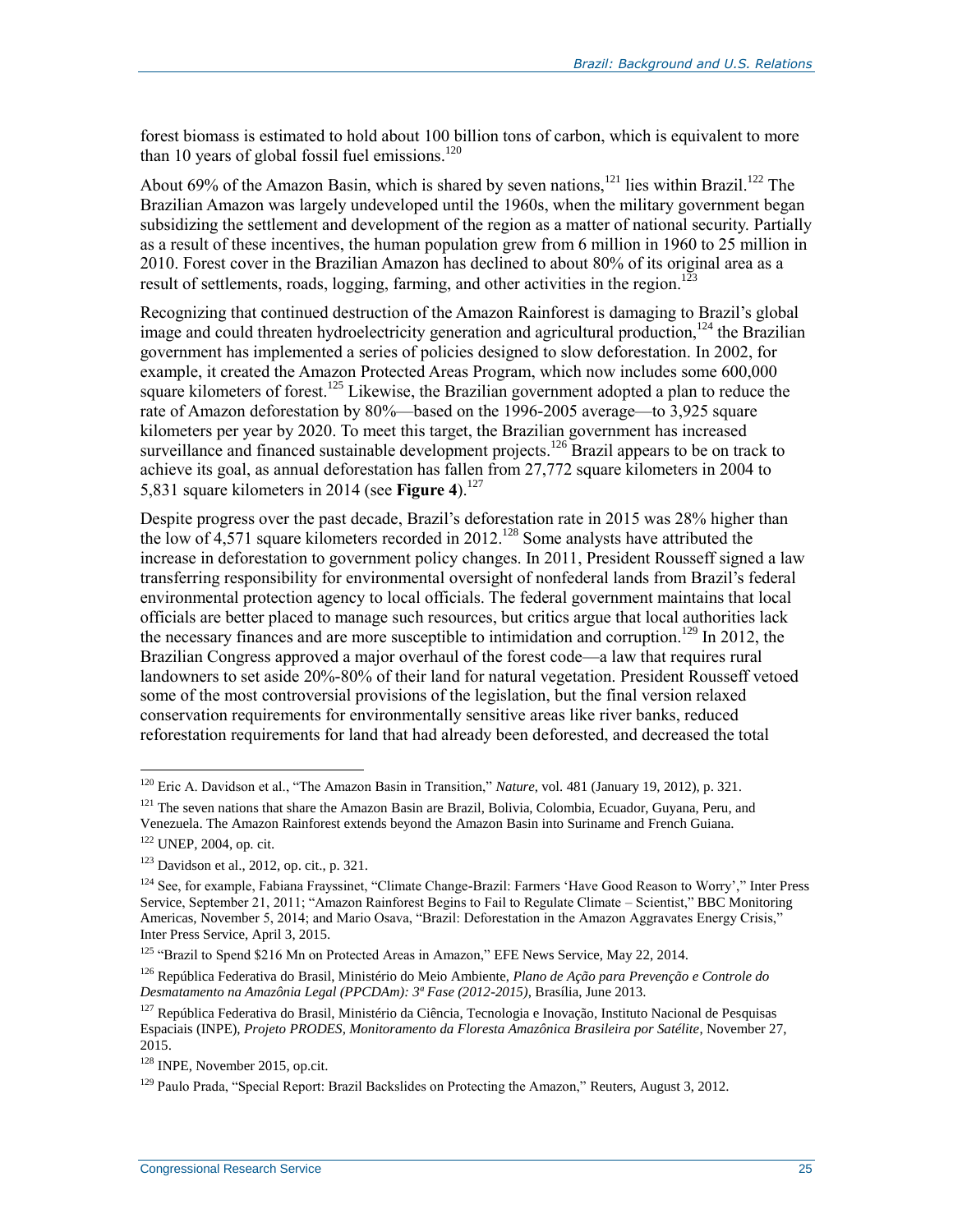amount of forest that must be preserved.<sup>130</sup> Supporters of the reform assert that it was necessary in order to bring farmers into compliance with the law, and argue that the updated forest code remains among the strictest regulations of private property in the world.<sup>131</sup> Rousseff's decision to appoint two climate change skeptics to her cabinet has raised further questions about her administration's commitment to conservation. 132

<span id="page-28-0"></span>

**Figure 4. Deforestation in the Brazilian Amazon: 2004-2015**

**Source:** CRS presentation of data from the Brazilian government's *Instituto Nacional de Pesquisas Espaciais*  (INPE).

The United States has provided assistance to Brazil designed to support tropical forest conservation through the promotion of sustainable land use and encouragement of environmentally friendly income generation activities for the rural poor. In FY2006, USAID initiated the Amazon Basin Conservation Initiative, which supports community groups, governments, and other organizations working throughout the Amazon Basin to conserve the forest's biodiversity. USAID provided Brazil with \$9.6 million in FY2013, \$10.5 million in FY2014, and \$10.5 million in FY2015 to continue those programs.<sup>133</sup> The Obama Administration did not request any funds for conservation efforts in Brazil in FY2016. Nevertheless, the Consolidated Appropriations Act, 2016 (P.L. 114-113) recommends providing \$10.5 million for environmental programs in the Brazilian Amazon this fiscal year.

<sup>&</sup>lt;sup>130</sup> "Brazil President Makes Final Changes to Forestry Law," Agence France Presse, October 18, 2012.

<sup>&</sup>lt;sup>131</sup> Reese Ewing, "Interview-Brazil Land Use Bill to Make Forests Profitable," Reuters, June 1, 2011.

<sup>&</sup>lt;sup>132</sup> Hector Velasco, "Rise of Brazil's Ranching Queen Sparks Green Protests," Agence France Presse, December 24, 2014; Simon Romero, "Climatologists Balk as Brazil Picks Skeptic for Key Post," *New York Times*, January 6, 2015. <sup>133</sup> USAID data, as presented by the *Foreign Assistance Dashboard*, November 2014.